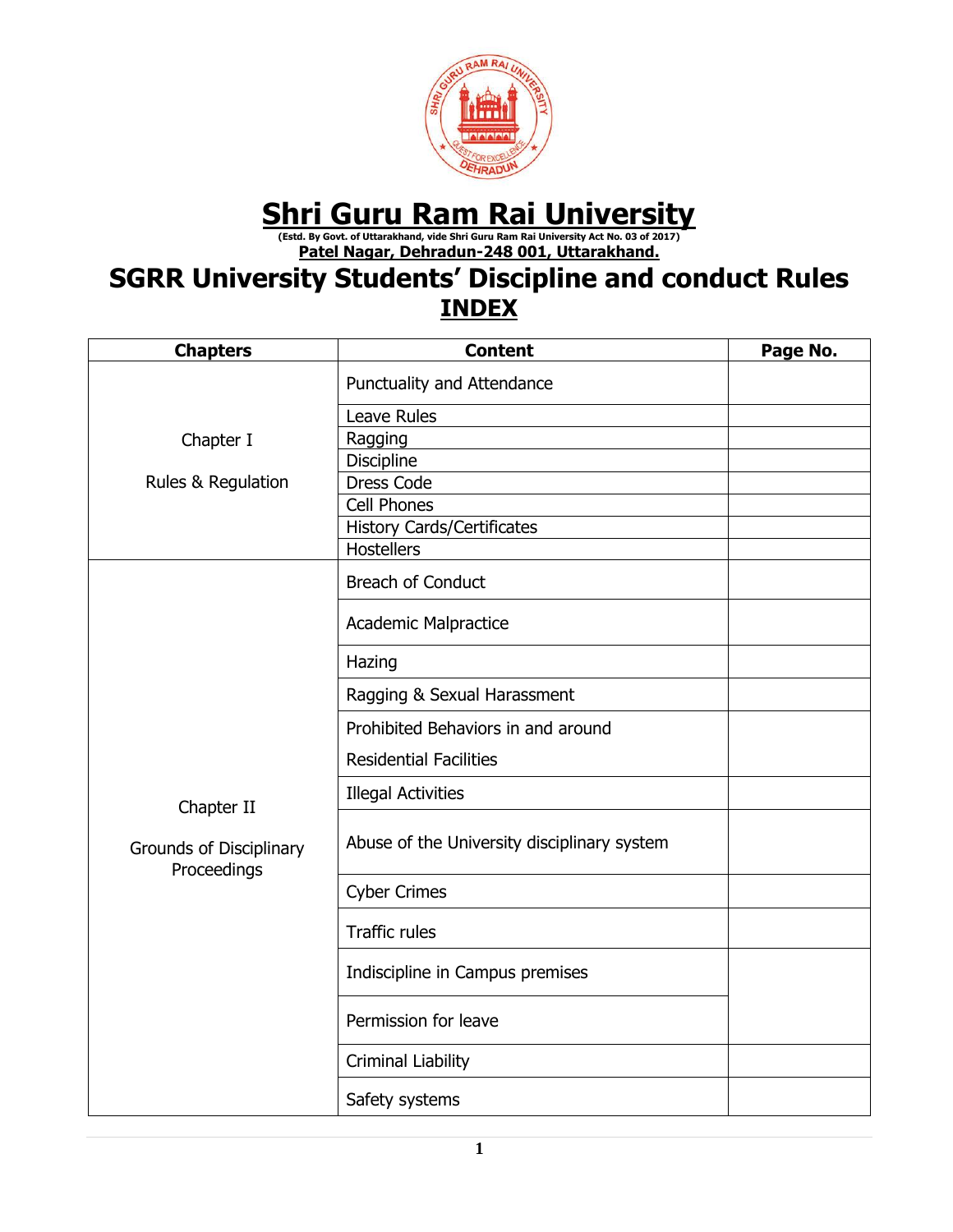| Chapter III                                      | Hostel Disciplinary Committee (one for each                             |  |
|--------------------------------------------------|-------------------------------------------------------------------------|--|
| Composition of<br><b>Disciplinary Committees</b> | Hostel) HDC<br>School/Departmental Disciplinary<br>Committee(DDC)       |  |
|                                                  | Modalities of Investigation<br><b>Disciplinary Sanctions</b>            |  |
|                                                  | Reprimand                                                               |  |
|                                                  | Disciplinary Probation                                                  |  |
| Chapter IV                                       | Suspension of Privileges                                                |  |
|                                                  | Compensation for Damage                                                 |  |
|                                                  | Suspension                                                              |  |
|                                                  | Expulsion                                                               |  |
|                                                  | <b>Appeal Procedures</b>                                                |  |
| Chapter V                                        | Proctorial Board rules                                                  |  |
|                                                  | 1. Hostel Registration Form<br>Ι.                                       |  |
|                                                  | 2. Ragging                                                              |  |
|                                                  | 3. Undertaking of Parent/Guardian                                       |  |
| Annexure I-III                                   | 4. Personal Security Bond bya Student<br>Along withthe Parent/Guardian. |  |
|                                                  | II. Hostel Rules                                                        |  |
|                                                  | III. Acknowledgement & Undertaking                                      |  |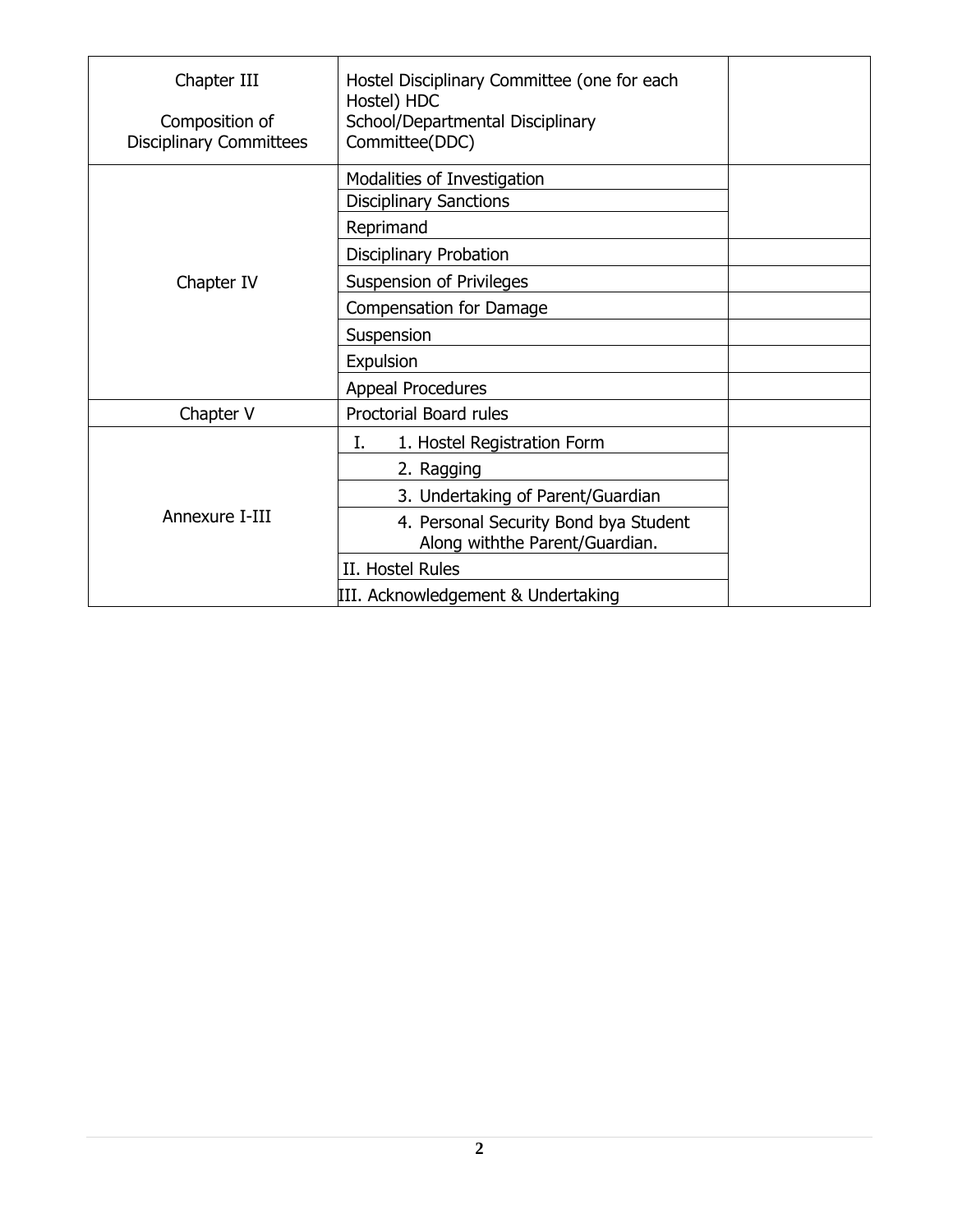# **CHAPTER I**

### **RULES AND REGULATIONS**

The students including foreign students must be aware of the vision and mission of Shri Guru Ram Rai University. They should be familiar with their Departmental goals. Students should make all efforts to enable their Departments to achieve these goals.

The students shall be thoroughly familiar with the regulations before attending classes. Various aspects of the rules and regulations as per the SGRRU Act-2017 are produced for strict compliance.

These are subject to changes effected by the University from time to time as per the act and statutes of the University.

### **1. Punctuality and Attendance**

- I. Attendance is the physical presence of the student in the class. It is a well observed fact that the students who score good grades are those who attend classes regularly. Therefore, the students must strive to attend all the classes without fail.
- II. A student must maintain an attendance of at least 75% in individual courses. Without the minimum attendance of 75% in any course, students become ineligible to appear in any semester examination in that course.
- III. The students must strive to attend all the classes without fail. However, the minimum attendance requirement of 75% allows a student to use the balance 25% to account for illnesses, permitted assignments such as job interviews, inter- University sports meets, intercollegiate/inter-University competitions, accidents, unforeseen emergencies etc.
- IV. Students must be punctual for lectures and practical classes and submit assignments, records, homework etc. in time.
- V. Attendance in tests and model examinations is compulsory and leave of absence will be granted only in rare cases (for pressing/valid reasons, such as admission in hospital etc.) that too will be subject to the approval by the competent authority. All such cases shall be brought on note for approval before the exam ensuring the cushion time against the exam.
- VI. Staff members will take attendance for each period at the commencement of the classes. Attendance once recorded will not be corrected later to include that of those students who reportlate. However, the record on online attendance shall be kept in file in case of online classes/biometric attendance or the attendance in the smart class which shall be duly verified by the class teacher.

### **2. LeaveRules**

- I. Leave submission in an approved format should be submitted for every day/period ofabsence. Repeatedly failing to submit leave application could result in suspension from classes for the period of time, as decided by the HOD/Dean.
- II. Leave application should be signed/counter signed by parents/guardians/ Hostel Warden. Medical leave application should be accompanied by medical certificates for availing leave. Prior permission must be obtained for availing leave. A fitness and medical certificate should be submitted while rejoining the classes. The provision of penalty in case of fake submission or non-submission of such documents will be in place by the Deans of the schools.
- III. Leave on Medical ground will be accepted only for genuine reasons. HODs (Head of Department) should use their discretion in treating such requests. Once a medical leave application is rejected by the HOD, it will be treated as ordinary leave and will be covered by the previous clause.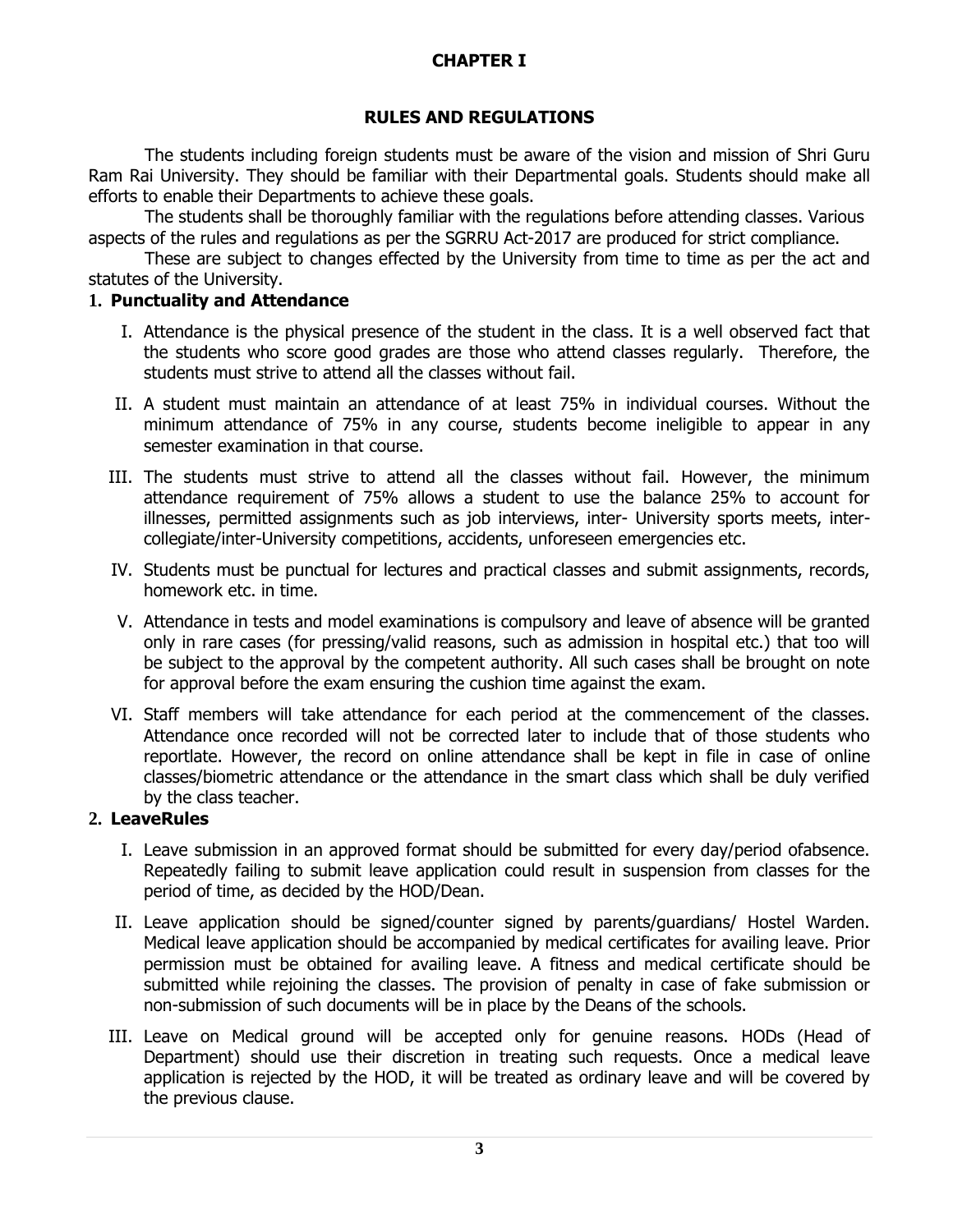- IV. Leave on medical grounds will not be normally permitted during semester exam, class tests and model tests, unless the students are admitted in the hospital or for similar reasons.
- V. It is important that all students are present on the re-opening day as well as on the closing day. Absence will be permitted only for unavoidable reasons. Suitable fine will believed otherwise as decided by the respective Deans.
- VI. Amount of leave taken shall not exceed the criteria/admissibility as per rule-(II) and (III) as mentioned under head-"Punctuality and Attendance".

### **3. Ragging**

Ragging in any form is strictly forbidden and severe action will be taken against those who indulge in such activities as per the University norms. (Annexure -1)

#### **4. Discipline**

- I. Every student is required to maintain discipline and decorum both inside and outside the University campus and not to indulge in any activity that will bring down the reputation of the University.
- II. Any indiscipline act of a student will first be considered by the faculty/Discipline committee of the school/department. He may escalate the issue to Dean/Principal/HOD/in charge of the Department for necessary action. If he is unable to resolve the issue and still the issue demands more serious consideration, the same will be reported to the Proctorial Board.
- III. The Dean/Principal/HOD/in charge will enquire into the charges and recommend suitable action if the charges are substantiated. The Proctorial Board will take appropriate action on the recommendation of the School/Department Discipline committee.
- IV. The Proctorial Board may recommend suspension to the Chief Proctor & Vice Chancellor whose decision will be final. The recommendation of Dean Student Welfare in all such case shall taken into consideration while taking the suitable action by the Competent Authority.
- V. Appeal: The student may appeal to the Vice chancellor through Chief Proctor, University Proctorial Board, but the decision of the Vice Chancellor will be final and binding.
- VI. Without prejudice to the generality of his powers relating to maintenance of discipline, the Vice Chancellor may take action in exercise of his powers according to provision of statutes.

### **5. Dress Code/ Uniform**

Students are required to wear their identity cards (in an easily noticeable way) when they are on the campus and also when they travel using the Shri Guru Ram Rai University transport. Not wearing the identity card will be considered as an act of indiscipline and will be subjected to fine as decided by the Proctorial Board.

In the Lectures/Practical/Library students have to wear their prescribed dress code. No loose garments are permitted in the workshop/laboratories. Students have to wear leather shoes in the workshop/laboratories. In the laboratories, all students have to wear white overcoats. On play-fields, the standard attire can be shorts and vests or jerseys. Footwear used on the field should be securely strapped at the heel. If a student violates the dress code, he/she will be asked to leave the academic session. Visiting students are also expected to observe the dress code of the institution they belong to.

All students should wear presentable dress which is neat, clean and laundered. Students are strictly instructed to adhere to the following dress code while attending the college for Lectures/Practical/Library/Laboratories and formal functions of the Departments/Institution.

### **Campus Dress Code/Uniform Boys**

Prescribed Dress code i.e; Trousers and Collared shirts or T-shirts, Shoes and Socks.(The color code shall be as per the university norms)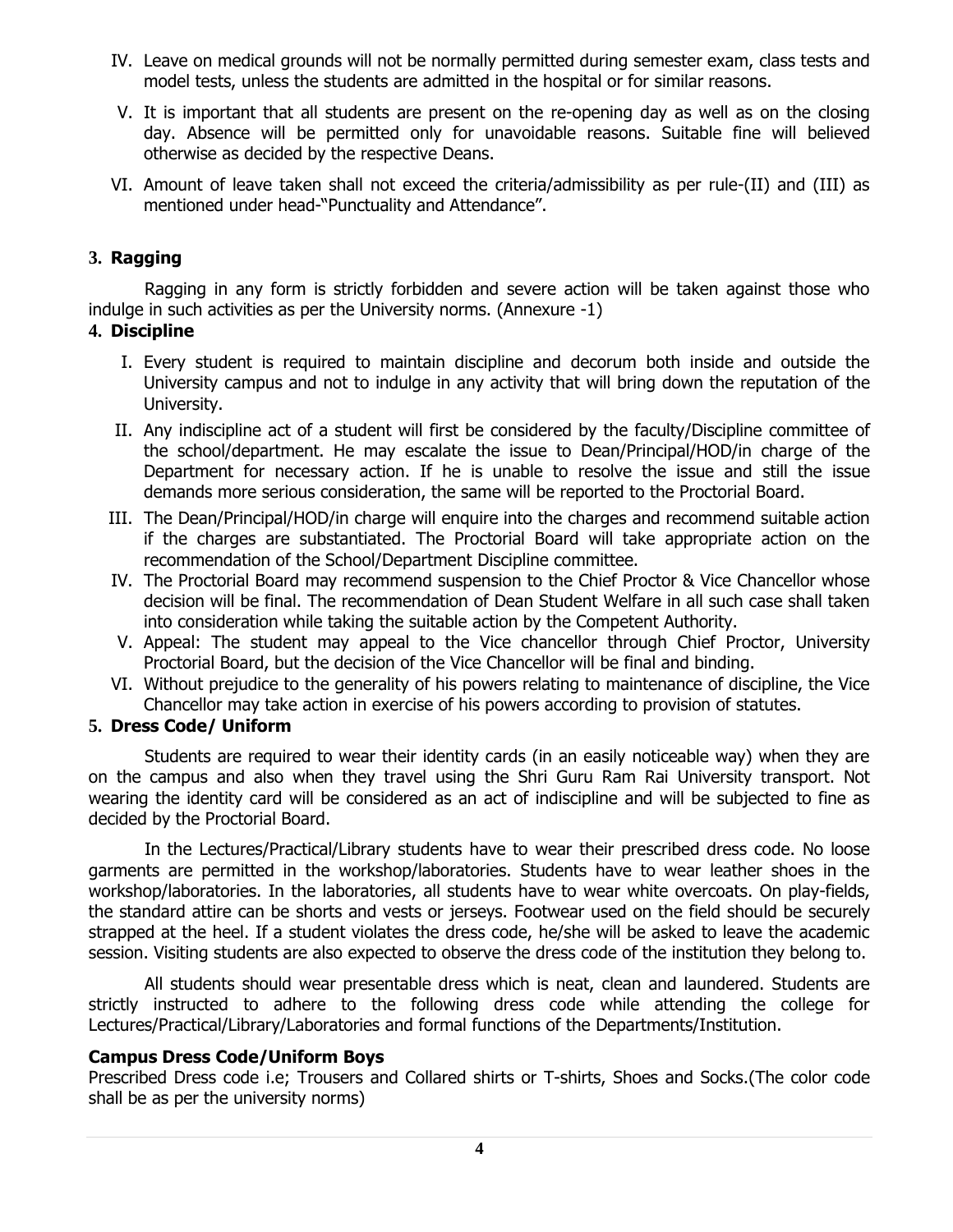# **Girls**

Prescribed Dress code/uniform i.e; Trousers and collared Shirts, Shoes and Socks or T-Shirts, Formal Wear: Chudidar, SalwarKameez, Sari, Formal Foot Wear, Hair beyond shoulder length to be tied up.

| <b>Prohibited for Boys</b>                                        | <b>Prohibited for Girls</b>                           |
|-------------------------------------------------------------------|-------------------------------------------------------|
| T-Shirts with round collars                                       | Torn jeans& trousers                                  |
| Torn Jeans & Trousers                                             | Sleeveless tops/ Shirts/ T-Shirts/Revealing deep tops |
| Ear Rings, Pony-tails, Chappals                                   | Skirts, shorts, folded pants                          |
| Shorts/ folded pants Trousers with<br>too many (multiple) pockets |                                                       |

# **Prohibited for both Boys and Girls**

Students are not allowed to wear the following attire and footwear in lecture theatres, tutorial rooms, laboratories, workshops, libraries or offices:

- 1. Short shirts/ tops and low waist trousers exposing body parts.
- 2. Clothing depicting illegal drugs, alcohol, profane language, racial/ sexual vulgar visage/expressions.

In case of violation of the dress code the student concerned will be asked to leave the class. For repeated violations, strict action leading to suspension from the University will be taken. Visiting students are also expected to observe the dress code.

### **Outside the campus**

To maintain the good image of the University, students are reminded that they must be properly attired when they are off campus. It is ideal to wear casuals when outside the campus.

# **6. Cell Phones**

Ordinary cell phone could be used by the student but not inside the class rooms, examination halls, Laboratory, Library, offices and during silence hour in the hostel.

# **7. Overall Progress**

- I. Students should maintain good academic progress on a continuous basis.
- II. Students should maintain satisfactory progress on all fronts.
- III. Corrective actions proposed by the Department to maintain academic excellence should be strictly adhered to by the students.
- IV. Poor performance will also make the students ineligible to appear for Shri Guru Ram Rai University Examinations.

# **8. Hostellers**

- I. Students admitted to the University hostel shall abide by the rules and regulations of the hostel as existing at the time of admission and as amended from time to time. (Annexure 2)
- II. A student dismissed from the University shall automatically cease to be a member of the Hostel.

# **Any amendment issued by the Shri Guru Ram Rai University will be binding on students.**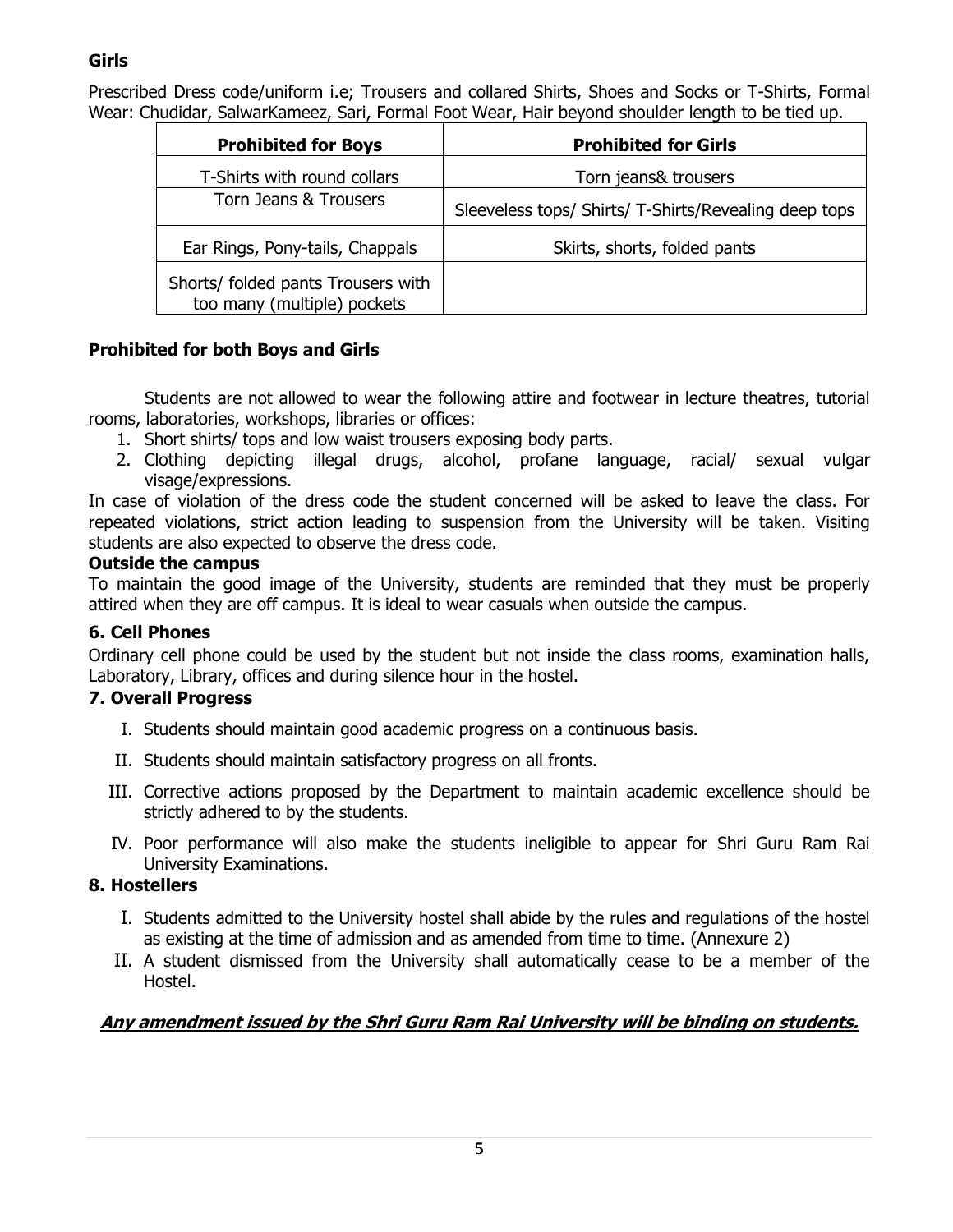### **CHAPTER II**

### **GROUNDS OF DISCIPLINARY PROCEEDINGS**

#### **Breach of Conduct**

- 1. Conducts that interfere with the operations of the University. Such conducts include but are not limited to disruptions or obstructions of teaching, research, administration, or other SGRRU activities.
- 2. Violation of any published SGRRU policies, rules or regulations. It is the responsibility of the student to be familiar with all SGRRU policies that refer to appropriate behaviour on campus.
- 3. Failing to comply with orders or directives of SGRRU officials, University Security Personnel, or any other law enforcement officers acting in the performance of their duties.
- 4. Instigation of a disturbance in violation of SGRRU policy and/or any local ordinance.
- 5. Organization or participation in activities which are in violation of SGRRU policy related to demonstrations and/or assemblies.
- 6. Forgery, alteration, destruction, misuse, or possession of SGRRU documents, including but not limited to University identification cards or records without authorization. Violations include, but are not limited to, forgery of applications for financial aid, admission, course changes or course credit, copying, misuse or alteration of parking permits, alteration or misuse of transcripts, and student identity cardsetc.
- 7. Unauthorized use of private or University facilities including, but not limited to telephone, internet, computing equipments and accessories and any mode of communication.
- 8. Possession, duplication, or use of keys to any SGRRU premises without authorization; entry or use of University premises without permission.
- 9. Misuse of SGRRU computers or computer network.
- 10. Disorderly conducts including, but not limited to, verbal abuses orinappropriatebehavior or any other activities or behavior prohibited by the University authority.
- 11. Failure to appear and/or report to any SGRRU office in conjunction with any disciplinary matter, at the time specified or to request alternative appointment.
- 12. All such breaches shall be subjected to penalize/ fine as decided by the Competent Authority.

#### **Academic Malpractices**

For purposes of filing formal charges, each of the following offenses will normally be considered as an act of academic malpractice:

- 1. Copying from another student or by any other means during the examination.
- 2. Assisting an examinee in copying during examination by any means.
- 3. Possessing / using unauthorized materials or documents.
- 4. Failing to thoroughly follow instructions related to the preparation and presentation of work submitted for credit, submitting others' work as one's own, or misleading faculty members about the condition under which the work wasprepared.
- 5. Obtaining all or part of a question paper by unfair means and /or distributing toothers.
- 6. Substituting for another student, or permitting any other person to substitute for one, for appearing in theexamination.
- 7. Entering Academic Section or a laboratory, faculty room, office of an academic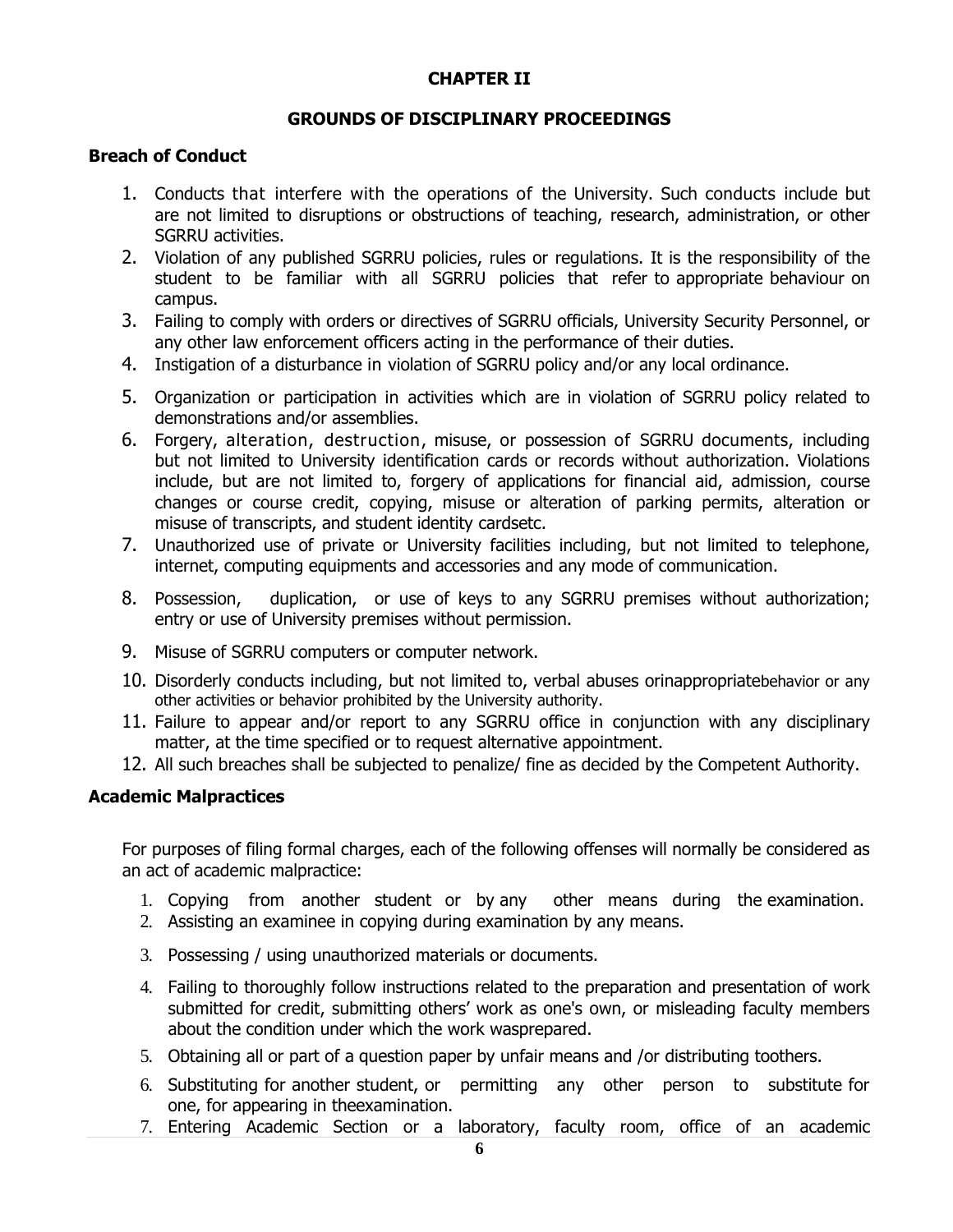Department/Centre, without permission and/or tampering/ changing records/documents in any form.

- 8. Plagiarism in any form is strictly prohibited.
- 9. Violation of SGRRU policies causing threat to academic integrity.

# **Hazing**

Hazing, defined as, but not limited to, any act imposed on current or potential members of a group or organization that endangers the mental or physical health or safety of a person, that defaces or destroys public or private property, that is likely to result in humiliation or ridicule, or that is likely to result in interference with academic efforts regardless of the consent of the participants, or any actions or activities prohibited by the SGRRU Authority.

### **Ragging & Sexual Harassment**

- 1. Ragging in any form is prohibited in the premises of SGRRU campus.
- 2. Offensive or derogatory comments or which create intimidating circumstances in work or living environments and which represent substantial violations of the rights or opportunities of the victim(s). Such conducts include but are not limited to:
	- i) Conducts that violate the University's policies prohibiting sexual harassment, such as unwelcome sexual advances, requests for sexual favors, and other unwelcome verbal/non-verbal or written communications of a sexual nature.
	- ii) The use of phone, email or any other method designed to transmit messages or materials of an explicit sexual nature that are unwanted by the recipient.
- 3. Physical abuse, including, but not limited to, inflicting or threatening bodily harm upon any person, or acting in a manner which creates a risk of bodily harm to any person.
- 4. Harassment, abuse, coercion, or threats by means other than the use or threatened use of physical force. These include, but are not limited to, any behavior prohibited by the law.
- 5. Exposing students to ridicule and contempt ad damaging their self-esteem.

### **Prohibited behaviors in and around Residential Facilities**

Entry into restricted areas of the residential facilities is strictly prohibited. These include, but are not limited to:

- 1. The residence hostel roof, windows, ledges, and walls;
- 2. Restrooms designated for use by members of the opposite sex (i.e., men in women's restrooms);
- 3. Another resident's room, suite, or apartment without permission;
- 4. Dining centers and convenience stores during non-operational hours;
- 5. Reception and staff office space.

### **Illegal Activities**

- 1. Gambling for money or other items of value on SGRRU premises; including but not limited to, playing cards or other games of chance or skill for money or other items of value.
- 2. Use or possession of a controlled substance, narcotic or drug paraphernalia, including but not limited to, any actions or activities deemed prohibited by the University authority /Government of India.
- 3. Sale, manufacture, or intent to manufacture a controlled substance, narcotic or drug paraphernalia, including but not limited to, any actions or activities prohibited by the University authority/ Government of India.
- 4. Possession or use of any dangerous or prohibited chemicals without express authorization by an authorized SGRRU official.
- 5. Possession or use of any explosive device or material, including but not limited to, firecrackers, cherry bombs, bottle rockets, and dynamite without express permission by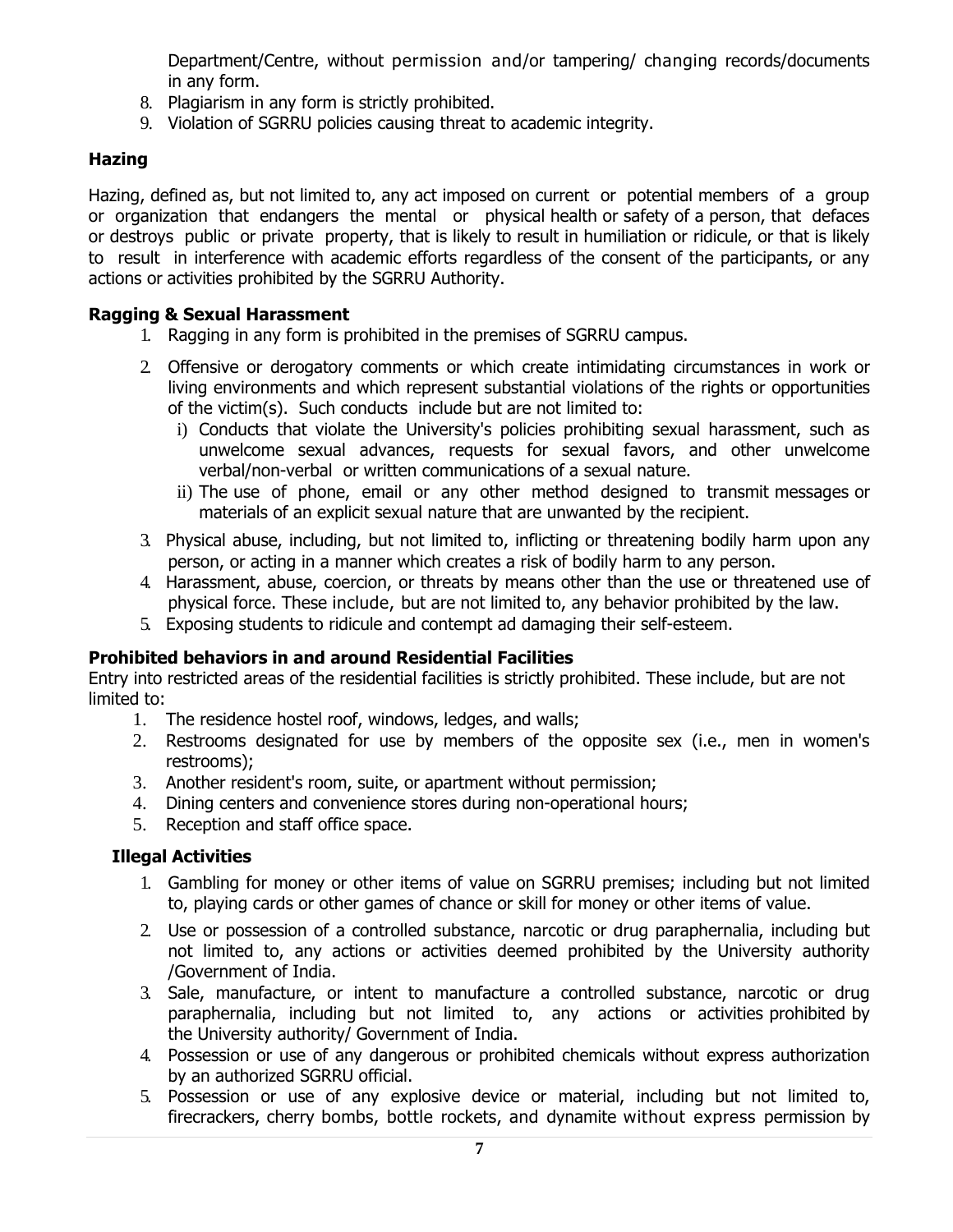an authorized SGRRU official.

- 6. Possession of firearms or any weapons.
- 7. Any act of bribery or corruption

### **Abuse of the University disciplinary system, including but not limited to**

- 1. Knowing falsification or misrepresentation of information presented to any judicial authority.
- 2. Interference with a judicial process through coercion, intimidation, threats, or bribery.
- 3. Failure to promptly obey any mandate of any SGRRU disciplinary authority.
- 4. Failure to comply with written or oral communications from an authorized SGRRU official to appear for a meeting or hearing as part of the Code and Conduct of Student System.
- 5. Initiation of a complaint with prior knowledge that the information submitted is false.
- 6. Influencing or attempting to influence another person to commit an abuse of the Code and Conduct of Student system.

### **Cyber Crimes**

Cyber-crime is a serious offence and will be dealt with strictly by the University if the students are found to be involved in such activities. The following activities will be considered as a cybercrime:

- 1. Harassment via e-mails.
- 2. Cyber-stalking.
- 3. Dissemination of obscene material.
- 4. Defamation.
- 5. Computer vandalism, unauthorized control/access over computer system, transmitting virus.
- 6. Indecent exposure
- 7. Email spoofing
- 8. Cheating &Fraud
- 9. Intellectual Property crimes
- 10. Possession of unauthorized information
- 11. Cyber terrorism
- 12.Distribution of pirated software etc.
- 13. Pornography
- 14. Sale of illegal articles
- 15. Online gambling

Defamation through social media or any other media by making derogatory statements against the University or its faculty/staff by any sign, writing, verbal or by any gestures is prohibited.

### **Traffic rules**

1. No violation of traffic rules is allowed inside the campus. Students have to wear Helmets, Use seat belts while driving. Three (03) persons on a two wheeler is strictly prohibited. Those Students, who are senior Govt. officials, bring their vehicles inside campus will have to take prior permission from the Chief Administrative Officer/Administrative Officer, SGRRU. Copies of registration, insurance and driving license will be submitted with the Chief Administrative Officer/Administrative Officer, SGRR University before permission is granted. Vehicles will be parked at the designated space.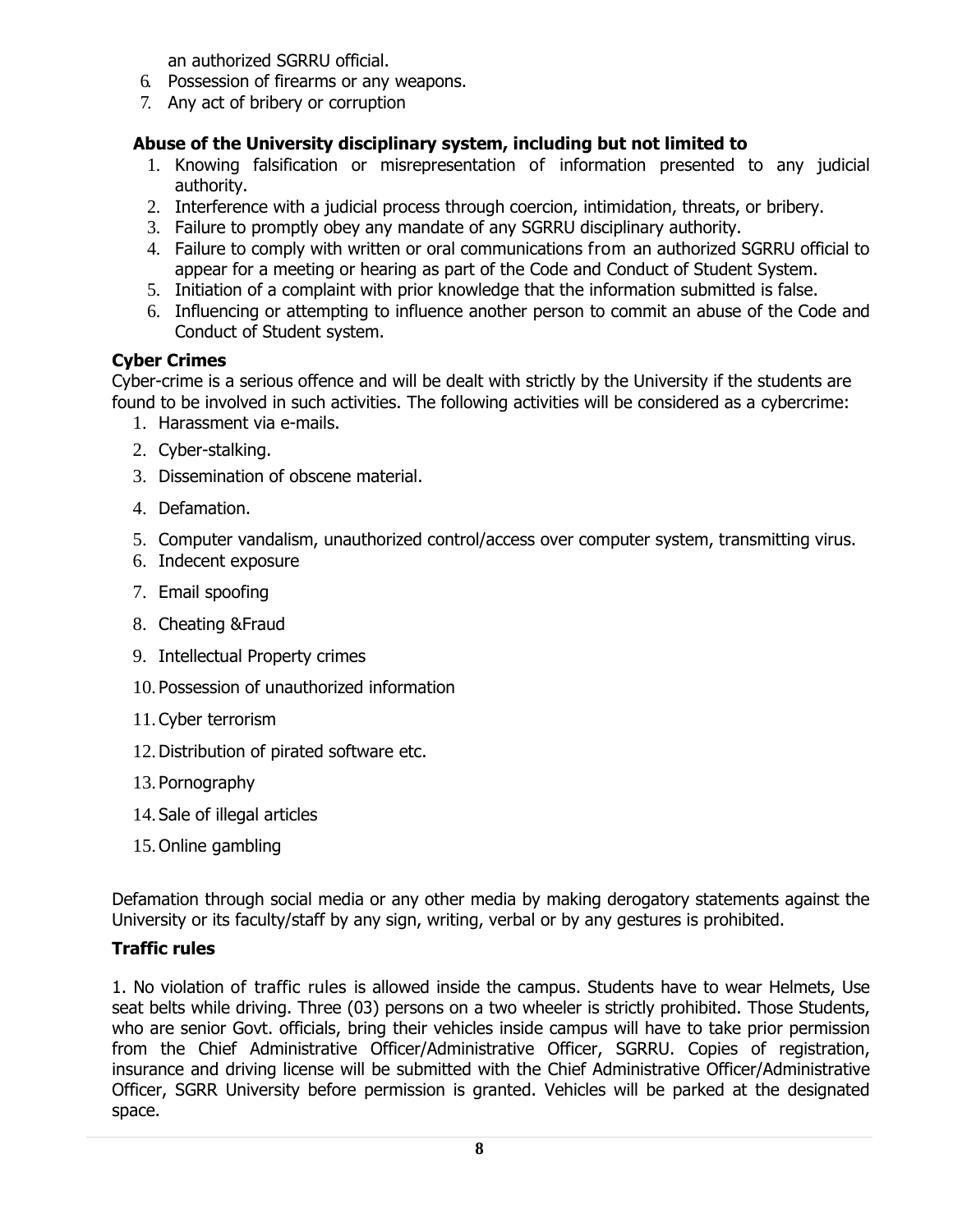2. Four- wheelers are not allowed in the campus.

### **Indiscipline in Campus premises**

All students are responsible for conducting themselves in a manner that helps enhance the environment of learning, wherein the rights, dignity, worth and freedom of each member of the campus are respected. A student found responsible for the violation of any clause outlined in this section is subject to disciplinary actions. Proctorial Board may initiate disciplinary proceedings against student(s) suspected of violating the Code of Conduct of the University outlined herein and/or elsewhere within the jurisdiction of the Ordinances and Regulations of the University.

- 1. Wilful damage, defacement or destruction of any private or University property.
- 2. Conducts that endanger the health or safety of members of the SGRRU community or other persons.
- 3. Discriminations against any member of the SGRRU community, or a visitor, through biased or prejudicial behaviors related to the person's race, color, nationality, sex, religion, disability, age or sexual orientation.
- 4. Creating ill-will or intolerance on religion or communal ground.
- 5. Failing to discourage/confront illegal activity and/or violation of the Code and Conduct of Student by active/passive participation/presence during the activity
- 6. Harboring or bringing a pet on SGRRU premises in violation of University policy.
- 7. Visiting classrooms, library, laboratories, faculty rooms, academic Departments/Centers and administrative Sections, in unacceptable casual dresses.
- 8. Throwing or hanging objects from windows, removal of screens, or the use of a window as an entrance or exit.
- 9. Signs other than those used to display University message may not be displayed in window or exterior surfaces of the residence hostel or other locations.
- 10. Interfering with the rights or safety of one's roommate(s) and/or other students or creating a hostile environment within the residential facilities.
- 11. Noise or behavior that disturbs other residents in the residential facilities and/or interferes with their ability to study.
- 12. Using gas grills in any residence hostel facility. Items such as toasters, toaster ovens, hot plates, electric appliances with an open heating element are prohibited in all student rooms.
- 13. All candles (even those used as decorations) are prohibited and incense, aromatic herbs or the burning of any other substances are prohibited.
- 14. Storing personal items in public areas of a residential facility.
- 15. Alterations, additions, and/or unauthorized use of furnishings and fixtures within a residential facility.
- 16. Playing of sports or activities that present a risk of injury to persons orproperties within and around a residential facility.
- 17. Failure to vacate immediately when a fire alarm sets off.
- 18. All residence hostels are smoke-free. This includes all student rooms.
- 19. DrinkingAlcoholanduseofDrugarestrictlyprohibitedinallresidential facilities.
- 20. Drunkenness will not be tolerated and students found in a drunken state may face expulsion from hostels.
- 21. Permitting day students to utilize equipment or services intended for the exclusive use of hostel students is prohibited.
- 22. Dogs, cats, birds, rodents, reptiles, or other pets are not permitted at or in University residence hostels.
- 23. Any other act of commission or omission which constitutes indiscipline in the view of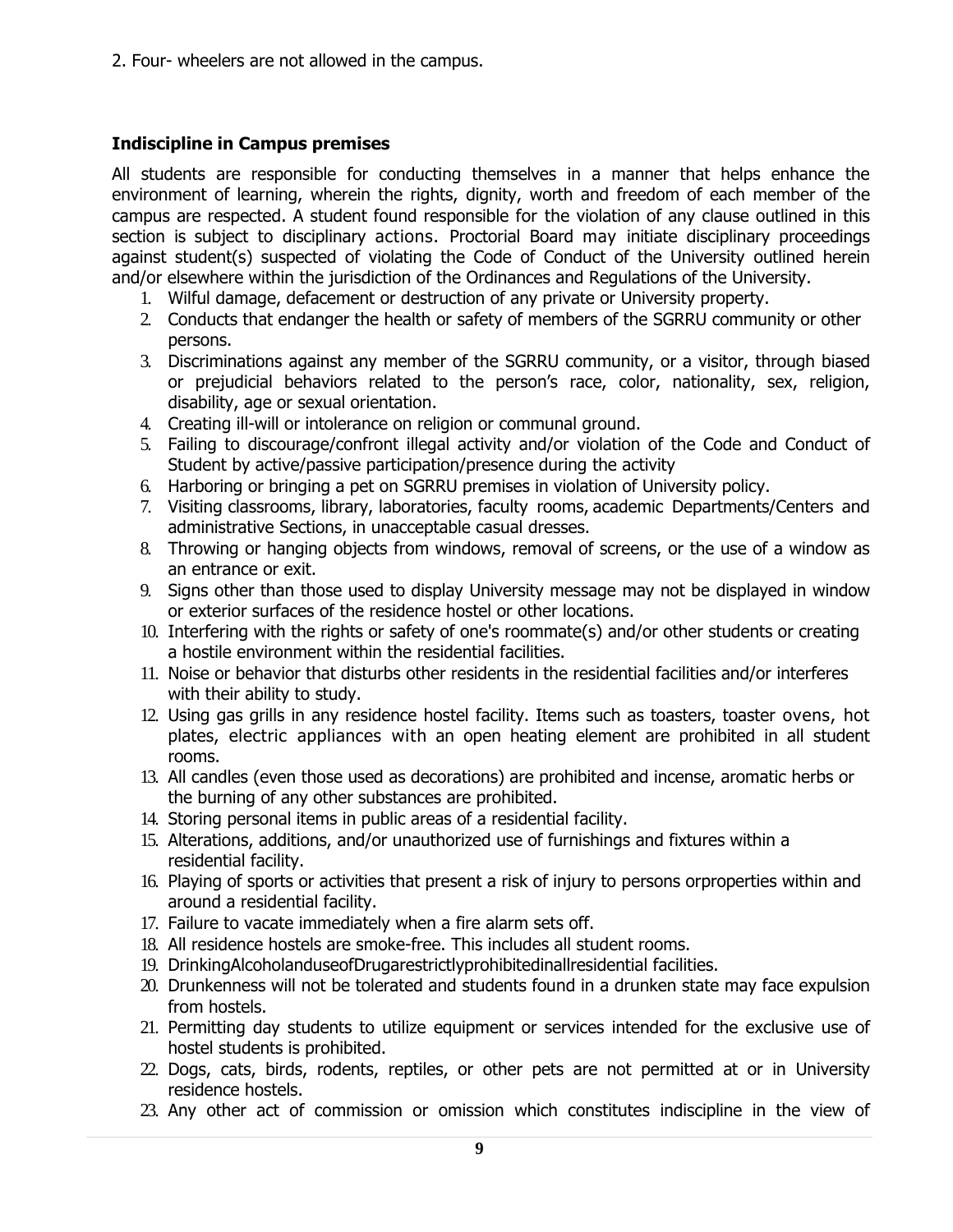disciplinary authority.

- 24. SGRRU Housing facilities are not open to anyone other than residents assigned to that facility, SGRRU officials, and guests (as defined below) who have a legitimate reason for being in the building. Residential facilities are special purpose buildings and are not open to the general public. A guest is someone who comes to a residential facility to visit a specific resident or who has been extended an invitation by the University to visit for a specific occasion, special function, tour, or official visit.
	- i. All guests must be escorted by their hosts at all times.
	- ii. The host is responsible forfamiliarizing the guest withpertinentSGRRUordinancesand regulations and is responsible for the conduct of the guest(s).
	- iii. Members of opposite-sex are not allowed in hostels except with special permission.
	- iv. The University does not condone cohabitation.
	- v. Individuals in violation of these or other SGRRU rules and regulations may be required to leave a residential facility.

### **Permission for leave**

Students will not be allowed to go out of the campus during classes except for medical emergencies with the approval of the respective Dean/Principal/HOD/in charge. After classes, during weekends and holidays, hostellers will take permission from Hostel Warden for outing or nights out. Permission of parents/local guardians will be sought by warden before giving permission for night outs.

### **Criminal Liability**

- 1. Any violation of any sort of the Indian Penal Code.
- 2. Attempted or actual theft or possession of private or University property.
- 3. Violation of status, dignity and honor of students including those belonging to reserved category.

# **Safety systems**

Violation and/or sabotage of safety systems, including but not limited to, the below listed behaviors as well as any other behavior prohibited by the University authority.

- i. Unauthorized use, abuse, or interference with fire protection equipment or other safety equipment which could result in death, injury, or substantial property damage.
- ii. Intentional setting off of fire alarms.
- iii. Bomb threats or similar threats involving dangerous devices or substances.
- iv. Behavior which constitutes a significant fire hazard.
- v. Unauthorized possession or use of any material or substance which constitutes a significant health hazard.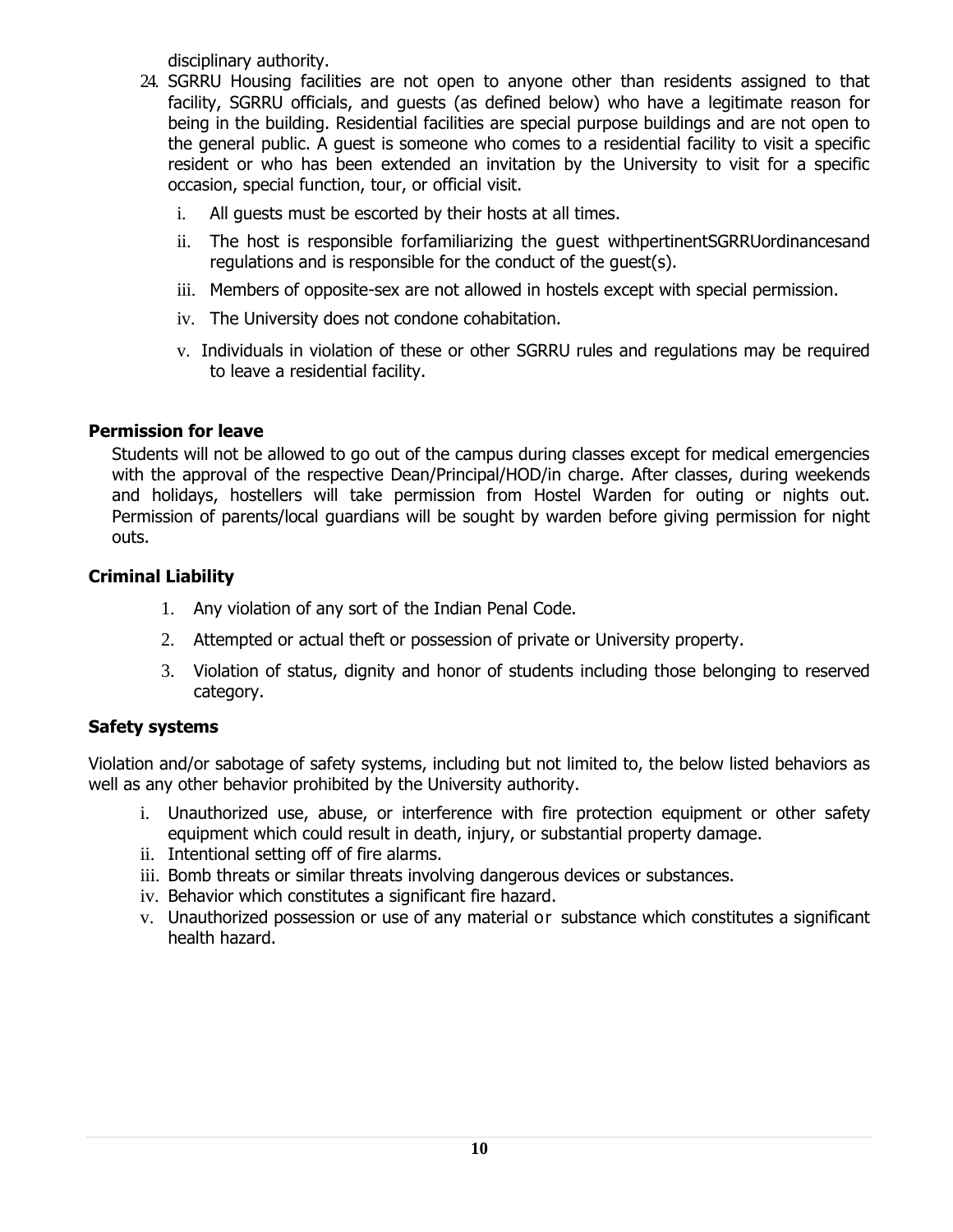# **CHAPTER III**

### **Composition of Disciplinary Committees**

### **Hostel Disciplinary Committee (HDC)**

|     | <b>Chief Proctor</b>                                                                    | Chairperson             |
|-----|-----------------------------------------------------------------------------------------|-------------------------|
| 11. | Member Secretary, University Proctorial Board                                           | Member                  |
|     | iii. Head of the concerned Department (HOD)                                             | Member                  |
|     | iv. University SC/ST Cell Chairperson                                                   | Member                  |
| V.  | Dean Student Welfare(DSW)                                                               | Member                  |
|     | Deputy Registrar<br>V1.                                                                 | Member                  |
|     | vii. Warden of concerned hostel                                                         | <b>Member Secretary</b> |
|     | (In the event of non-availability of female warden, one senior female faculty be opted) |                         |
|     | School/Departmental Disciplinary Committee (DDC)                                        |                         |
|     | Dean/Principal of the concerned School                                                  | -Chairperson            |
|     | Dean Student Welfare(DSW)<br>н.                                                         |                         |
|     | iii. Head of the concerned Department(HOD)                                              | - Member                |
|     | iv. One Male Faculty of the concerned Department                                        | - Member                |

- v. One Female Faculty of the concerned Department Member
- vi. University SC/ST Cell Committee member Member
- vii. University Student Grievance Cell Committee member Member
- viii. University Academic Coordinator Member
- ix. Member Secretary, University Proctorial Board Member
- x. University Proctor Board member of concernedSchool Member Secretary
- 
- 
- 
- 
- 
- -

In addition, the Chairmen of the respective committees may invite any other persons to be associated with the proceedings of a particular case, if their participation is considered necessary in disposing of the matter.

Violation has been broadly divided into three categories based on where or on which context the same were detected.

- i. **Hostel Level:** To deal with disciplinary matters at this level there will be a committee namely, Hostel Disciplinary Committee. Violation of rules related to hostels only shall be referred to this committee the matters and the respective disciplinary actions recommended by committee shall be endorsed by Chairperson, and the same will be referred to Vice Chancellor for approval.
- ii. **Academic Level:** Disciplinary issues related to general conduct of students in the class rooms and laboratories shall be dealt with by the School/Departmental Disciplinary Committee of the concerned School/Department and the respective actions, if any, shall be referred to VC through Chief Proctor for approval. Any other disciplinary issues related to academic matters will be dealt with by University Academic Coordinator and Member Secretary, University Proctorial Board. The matters and respective disciplinary actions recommended by committee will be reported to V.C. through Chief Proctor. If the violations are of serious nature, University Academic Coordinator may refer the matters to Chief Proctor and Member Secretary, University Proctorial Board for further action.
- iii. **University Level:** Violations at the University level include those issues pertaining to the Indian Penal Code (within or outside the campus), those that can affect the SGRRU community at large or those that can affect the property of the University itself. For all such major acts of indiscipline, which may have serious implications on the general body of students, and which may warrant a uniform and more formalized nature of investigation, A committee consisting of the following members under the chairmanship of Chief Proctor shall investigate the allegations and recommend disciplinary actions to the Competent Authority.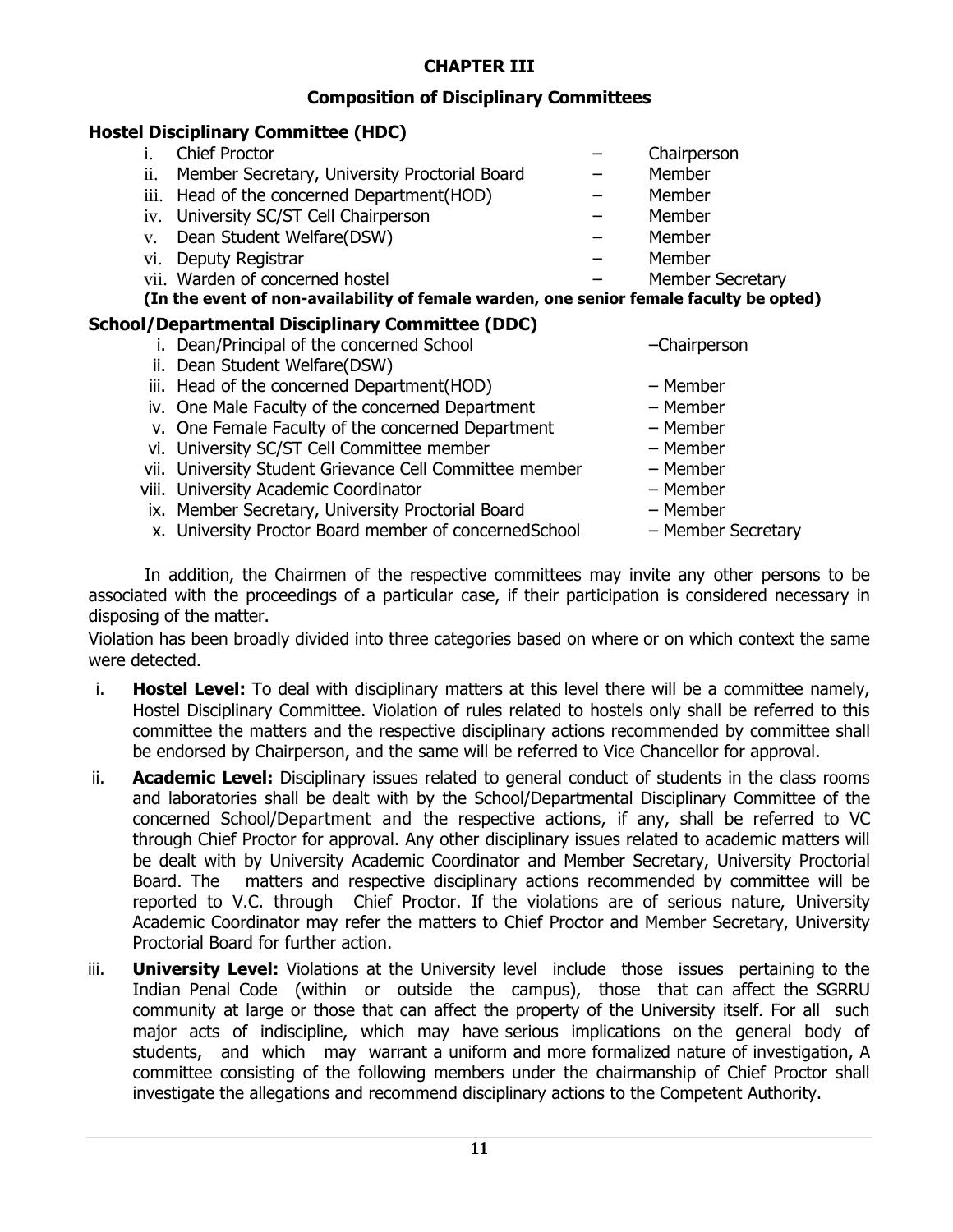- **1.** Chief Proctor Chairperson
- **2.** Academic Coordinator Member
- **3.** Chief Administrative officer- Member
- **4.** One member of ST/SC from ST/SC Cell
- **5.** One member (female) from ICC
- **6.** Deputy Registrar Member Secretary

**Note: - The committee may co-opt other members, if they deem fit, on a case to case basis.**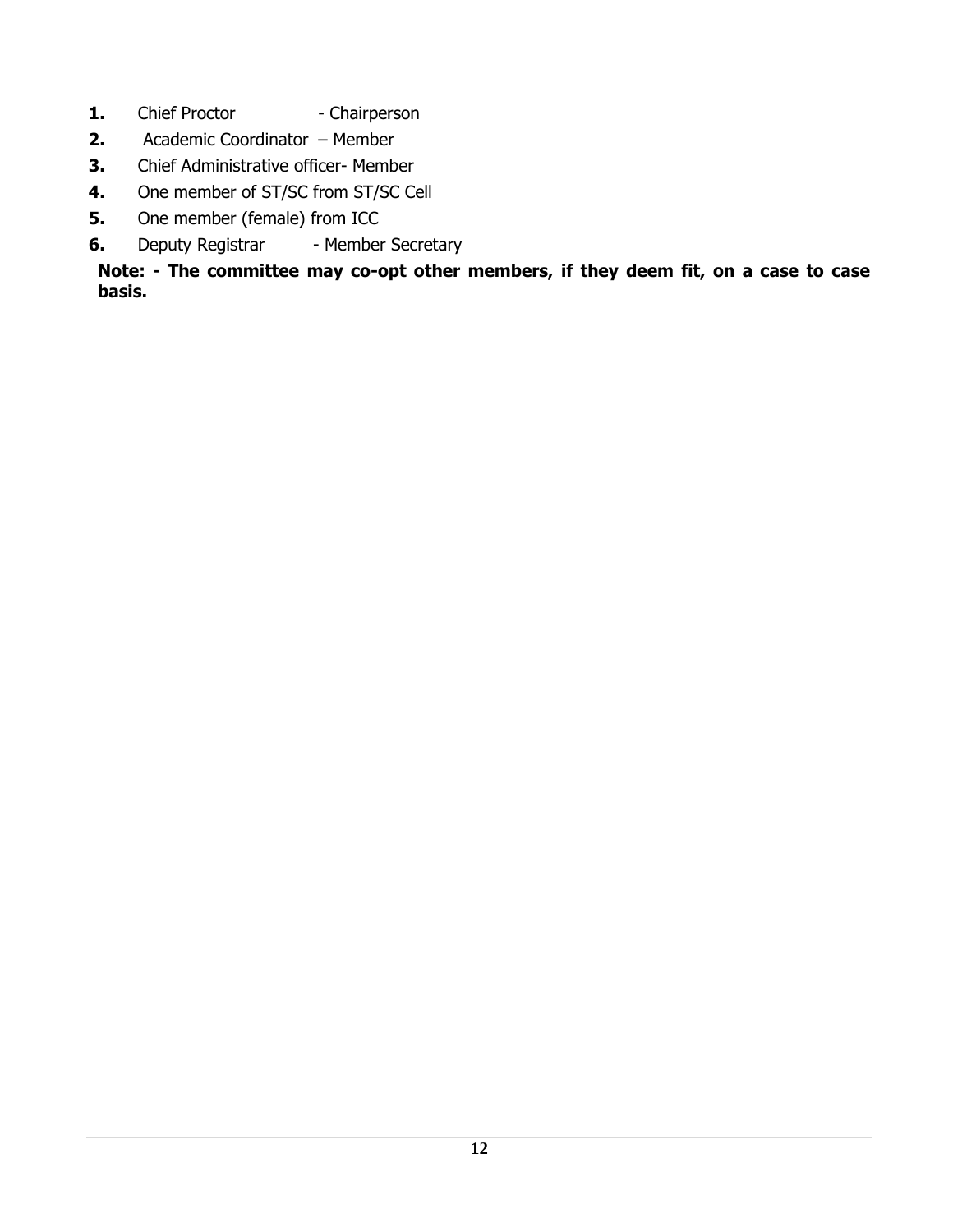### **CHAPTER IV**

# **Modalities of Investigation**

When the Chairperson of the respective committee receives information regarding alleged violation of any rule or regulation of the Code and Conduct of Student Discipline by the students, the respective Chairperson shall investigate the same.

- i. The Chairperson may summon the student(s) either orally or in writing to appear at a specified date, time, and place in connection with an alleged violation.
- ii. The Chairperson may dispose of a violation as per the merit, may impose administrative sanctions without a hearing on the basis of evidences, or may refer the violation to a formal disciplinary hearing in the Committee.
- iii. Commensurate with the gravity of the offence appropriate punishment like fine, community work, rustication or expulsion from the University may be recommended by the committee.
- iv. The students who fail, without a good cause, to comply with such summons or letter of notice issued by the Chairperson may be charged with a violation of Code and Conduct of Student and may be recommended to the Chief Proctor, University Proctorial Board for placing on disciplinary probation/trial, temporary suspension, or barring against readmission.

### **Disciplinary Sanctions**

- 1. Disciplinary sanctions may be imposed after investigation by the appropriate committees. The purpose of imposing sanctions is to promote educational and social development of the student and the SGRRU community, to provide appropriate penalties, and to deter other acts of misconduct which thwarts the aims, purposes, and policies of the institution.
- 2. No refund of security deposit or credit of tuition fees, or other costs associated with attendance of the University will be made to students when disciplinary sanctions are imposed which result in the student's being deprived of privileges and/or access to services.
- 3. In the case of serious violations, a notation of the discipline matter will be placed on a student's transcript until it is cleared. In case of dismissal from the University, the record shall be kept permanent for all such scrutiny/ investigations by the other institutions or Govt. Departments.
- 4. Discipline records are confidential in accordance with laws of the nation. The contents of the student discipline record may not be released to anyone not associated with campus discipline except upon written approval of the student or a court-order.
- 5. The Chairperson of the respective committee may dispose of a violation by imposing any of the following sanctions without hearing.

#### **Reprimand:**

From the appropriate administrator to the student, on whom the penalty is imposed, placed in the student's permanent discipline record.

### **[Disciplinary probation:**

Written notification that further violations of the Code and Conduct of Student shall result in suspension. The terms of disciplinary probation shall be determined by appropriate authority on caseto- case basis.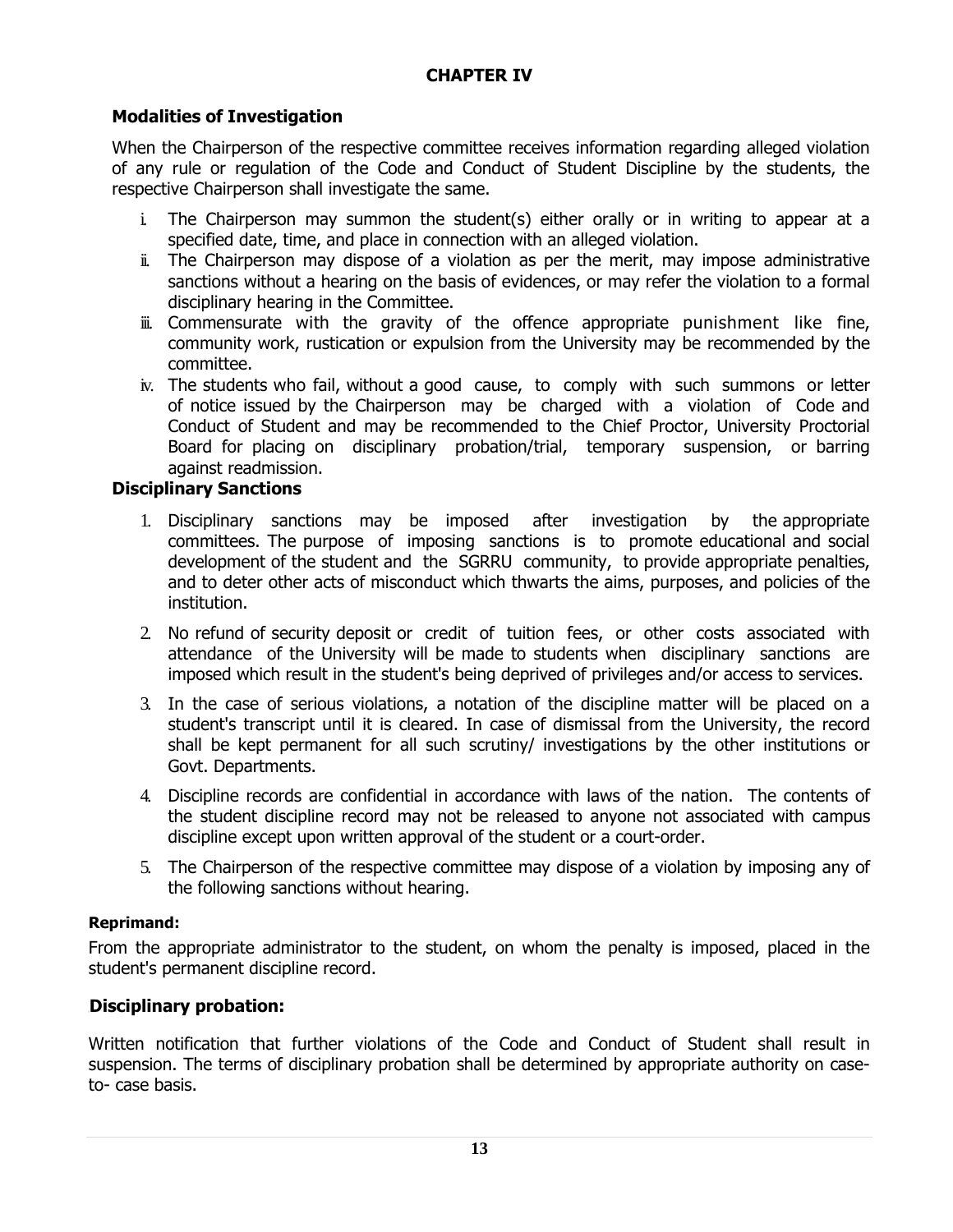# **Suspension of privileges:**

Prohibits participation in or attendance at certain events, activities, or class/lab; restricts specific campus student privileges.

- i. Hostel Privileges
- ii. Use of Lab Facilities
- iii. Use of Sports Facilities
- iv. Placement Activity
- v. Club house activities
- vi. Any other facility of the University

### **Compensation for damage:**

Adequate compensation to fit the damage. If the compensation is not made, it remains on the student's record as indebtedness to the University,

whichthenrendersthestudentineligibletoregisterforsubsequentsemesters.

Cancellation of registration and/or denial of credit may be imposed in cases where the student is found guilty of withholding information relating to the student's admission, transfer credits, academic status, records etc.

### **Suspension:**

Course drop, semester drop, rustication for a specified period may be given as punishment, depending on the severity of the offences.

Imposition of monetary fine with a specific amount

# **Expulsion:**

Shall be applicable for major offences defined under the Acts and Statutes of SGRR University.

# **Appeal Procedures**

A student can appeal to the University Proctorial Board against any punishment imposed upon him/her. He/she should appeal within two weeks' time with proper justification of the appeal.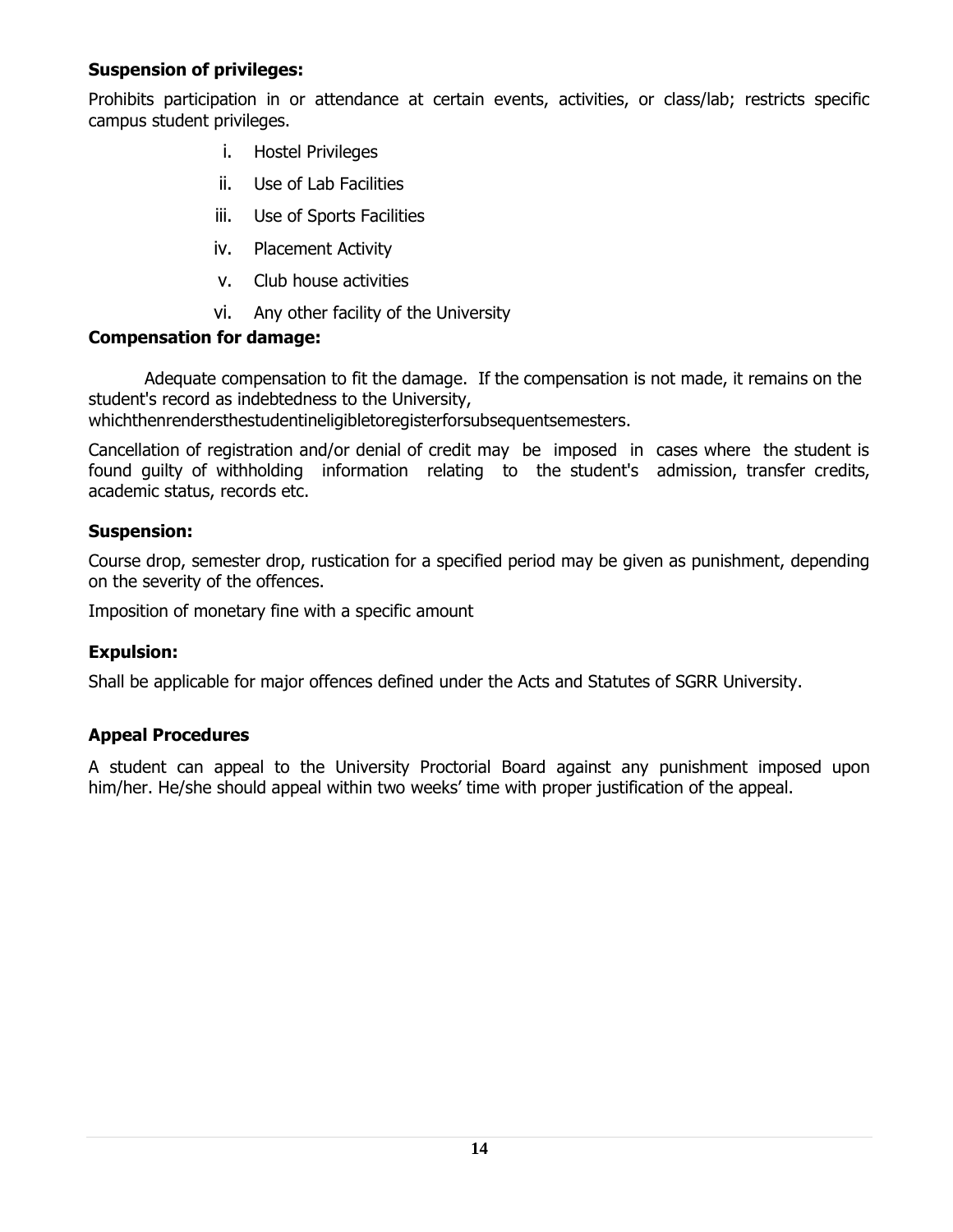# **CHAPTER V**

# **PROCTORIAL BOARD RULES**

### **Act AndStatute XII of the Statutes & Regulations Section 27 (h) 12.01 (1)of the University**

As per this statutes and regulation, the University has a Central Disciplinary Committee Shall be rechristened as Proctorial Board where administration of student related matters pertaining to all acts of indiscipline and misconduct are delegated to the Chief Proctor. He/She shall be assisted by three additional proctors; One of the members of the Proctorial board shall be a woman and one shall be from SC/ST category.

### **Norms and Procedures followed during enquiry:**

After receipt of a complaint (directly to the Chief Proctor or forwarded by the Vice Chancellor), it is scrutinized by the Proctorial Board (PB) to ascertain if it pertains to the jurisdiction of Proctorial enquiry. Three members of the Proctorial Board shall constitute the quorum for such enquiry. Proctorial enquiry is an internal enquiry of SGRR University and hence, no other person except the Board members is allowed to be present during hearings. The accused or complainants is not allowed to be represented by a third party. Similarly, he/she cannot have an observer during the process of enquiry. After it is ascertained that an enquiry is required, following procedure/norm is generally followed:

- 1. The complainant is called for hearing and his/her deposition is recorded.
- 2. The accused person(s) is/are called for recording his/her statement.
- 3. Witnesses mentioned by both parties are listed and they are called for recording their depositions.
- 4. Any evidence, from security staff/University staff or other persons, who were present there and had witnessed the incident, are called and their statements recorded.
- 5. A cross-examination of the accused and the complainant is conducted, if required or decided by the board.
- 6. If any material evidence, like audio/video tapes/paper documents etc. is available, the same is examined. The veracity is established from the person who submits these.
- 7. Finally a comprehensive report is prepared where specific charge against the accused is framed and a show cause notice is issued.
- 8. The defense given by the accused persons in the show cause notice is studied and examined.
- 9. Finally, a report is prepared and as per the "Rules of discipline and proper conduct of students of SGRR University," appropriate disciplinary action is recommended. (Rules of discipline and proper conduct of students of SGRR University is given in document).
- 10. Final report and recommendations are submitted to Vice Chancellor for approval & final decision.
- 11. Consequently, the award of punishment is conveyed to the student.
- 12. The punished student has the right to appeal against the punishment to Vice Chancellor who is the empowered authority to deal with appeals.
- 13. The above mentioned norms and procedures are generally followed. However, the Proctorial Board at its discretion can add additional norms or delete existing ones separately depending on the nature and need of the enquiry.

# **PREAMBLE**

Whereas by virtue of SGRR University Statutes, the Vice Chancellor has been vested with all the powers relating to discipline and disciplinary action in relation to students and whereas Statute XII and regulation Section 27(h) 12.01(1) empower the University to frame detailed rules of discipline and proper conduct; and now in pursuance of the same the Vice Chancellor has recommended the following rules of discipline and proper conduct among the students of the University.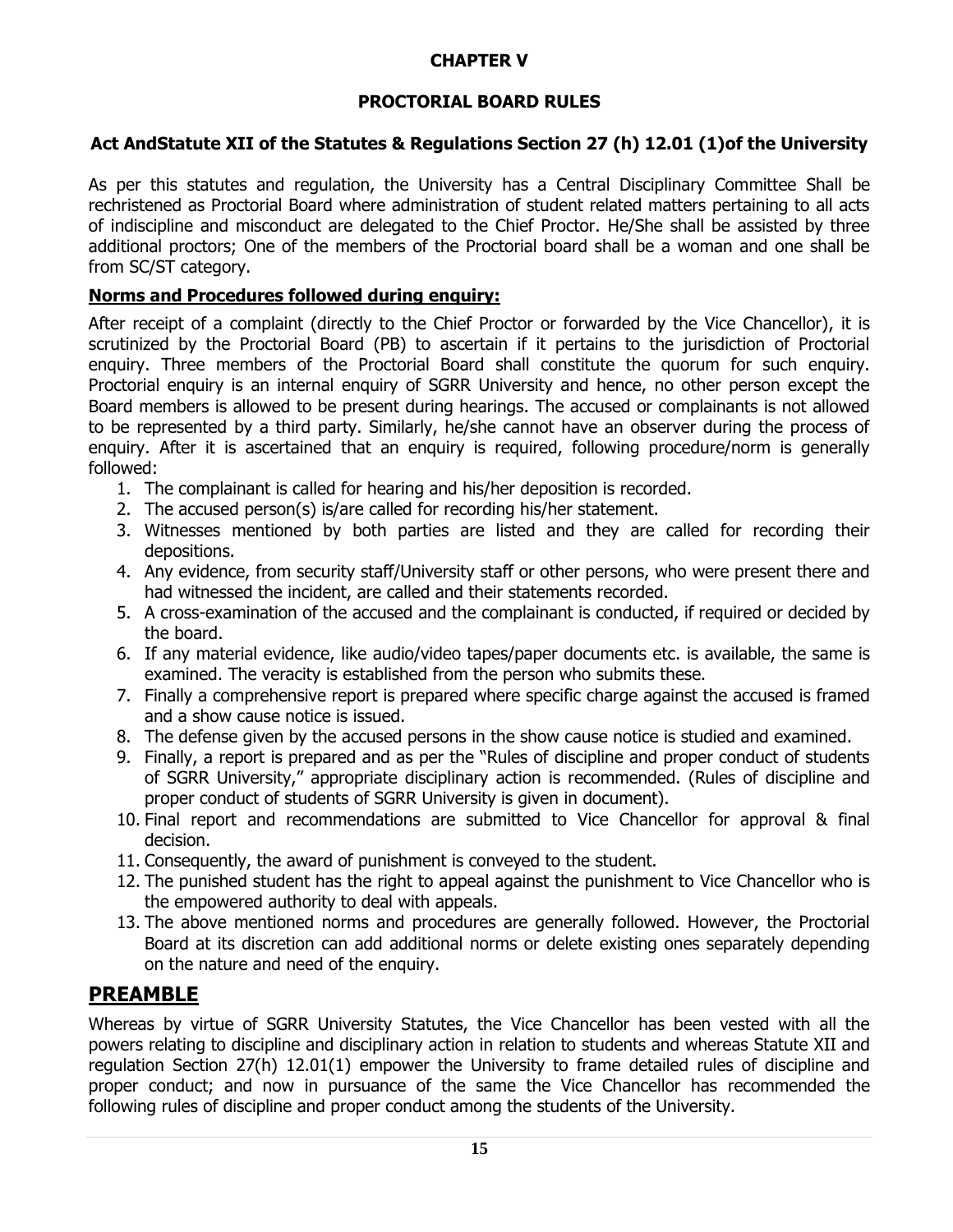# **1. SHORT TITLE AND COMMENCEMENT**

- i. These Rules shall be called "SGRR University Students' Discipline and conduct Rules" hereafter referred to as the 'Rules'.
- ii. These Rules shall come into force with effect from the date of notification.

# **2. APPLICATION OF RULES**

- i. These rules are not meant to deny the democratic rights of the students to dissent/air their grievances/protest in a peaceful manner.
- ii. These Rules shall apply to all students of the University (including part-time students) whether admitted prior to the commencement of these Rules or after the commencement of these Rules.
- iii. Any breach of discipline and conduct committed by a student inside or outside the University Campus shall fall under the purview of these Rules.
- iv. Without prejudice to the generality of the power to enforce discipline under Statute XII of the Statutes and regulation Section 27(h) 12.01(1) of the University, the acts mentioned in Rules 3 shall amount to acts of misconduct or indiscipline or both.

# **3.CATEGORIES OF MISCONDUCT AND INDISCIPLINE**

# **CATEGORY-I**

- i. All acts of violence and all forms of coercion which disrupt the normal academic and administrative functioning of the University and/or any act which encourages, abets or leads to disorder and violence on campus.
- ii. Any form of coercion, intimidation or disturbance of right to privacy of the residents of the campus.
- iii. Sexual harassment of any kind which shall also include: Unwelcome sexual proposition/advancements, sexually graphic comments of a body, unwelcome touching, patting, pinching or leering of parts of the body or persistent offensive or unwelcome sexual jokes and/or comments.

# **CATEGORY-II**

- iv. Committing forgery, tempering with the Identity Card or University records, impersonation, misusing University property (movable or immovable), documents and records, tearing of pages, defacing, burning or in any way destroying the books, journals, magazines and any material of library or unauthorized possession (without due process of issue) of library books, journals, magazines or any other material.
- v. Any form of protest by blocking university gate(s)/ entrance or exit of any of the academic and/or administrative complexes or disrupting the movements of any member of the University Community.
- vi. Furnishing false certificates or false information in any manner to the University.
- vii. Any act of moral turpitude.
- viii. Eve teasing or disrespectful behavior or any misbehavior with a girl student, woman staff member/visitor.
- ix. Provocation of/inciting communal, caste or regional feeling or creating disharmony among students.
- x. Use of abusive, defamatory, derogatory or intimidatory language against any member of University Community.
- xi. Causing or colluding in the unauthorized entry of any person into the Campus or in the unauthorized occupation of any portion of the University premises, including halls of residences, by any person.
- xii. Unauthorized occupation of the hostel room or unauthorized acquisition and use of University furniture in one's hostel room or elsewhere.
- xiii. Indulging in acts of gambling in the University premises.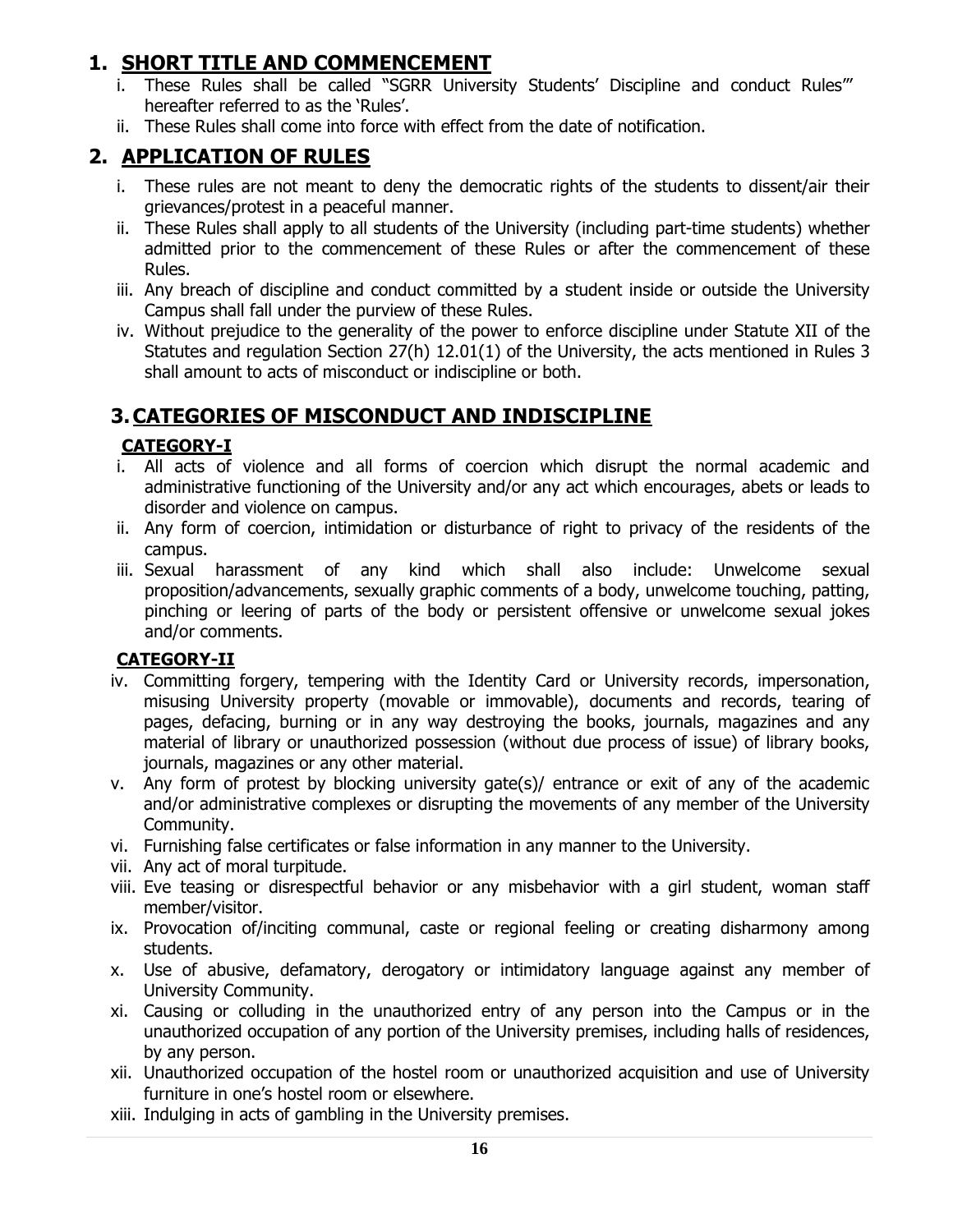- xiv. Consuming or possessing dangerous drugs or other intoxicants in the University premises.
- xv. Damaging or defacing, in any form, or theft of any property of the University or the property of any member of the University Community.
- xvi. Not disclosing one's identity when asked to do so by a faculty member or employee of the University who is authorized to ask for such identity.
- xvii.Improper behavior while on tour or excursion.
- xviii. Coercing the medical staff to render medical assistance to persons not entitled for the same or any other disorderly behavior in the Health Centre.
	- xix. Blockade or forceful prevention of any normal movement of traffic, violation of security, safety rules notified by the University.
	- xx. Any other offence under the law of land.
	- xxi. Ragging in any form.
- xxii. Accommodating unauthorized guests or other persons in the halls of residence.
- xxiii. Engaging in any attempt at wrongful confinement of any member of the faculty, staff, student or anyone camping inside the campus.
- xxiv. Any intimidation or insulting behavior towards a student, staff or faculty or any other person.
- xxv.Any other act which may be considered by the V.C. or any other competent authority to be an act of violation of discipline and conduct.

# **PUNISHMENT**

The competent authority may impose any of the following punishments on any student found guilty of any of the acts of indiscipline or misconduct mentioned in Category or Category - II, as the case may be in Rule 3.

# **CATEGORY- I**

- i. Cancellation of admission or withdrawal of degree or denial of registration for a specified period.
- ii. Rustication up to four semester period and/or declaring any part or the entire University Campus out of bounds.
- iii. Expulsion.

# **CATEGORY II**

- i. Admonition/Reprimand.
- ii. Fine up to Rs. 10,000/- or as decided by Competent Authority.
- iii. Recovery of any kind, such as scholarship/fellowship, any dues, cost of damages etc.
- iv. In case of damaging, defacing or theft of any property of the University or the property of any member of the University Community, cost of damaged/defaced/stolen property plus a fine up to an amount of Rs 10,000/- (Rs Ten Thousand only) or as decided by Competent Authority shall be imposed upon the persons(s) found guilty by the Proctorial Board.
- v. Withdrawal of any or all facilities available to a student as per University Rules (such as Scholarship/Fellowship, hostel etc.)
- vi. Stoppage of any or all academic processes.
- vii. Declaring any Halls of Residences, premises, building or the entire University Campus out of bounds to any student.
- viii. Rustication up to two semesters.

# **4. GENERAL**

- i. No punishment shall ordinarily be imposed on a student unless he/she is found guilty of the offence for which he/she has been charged by a proctorial or any other inquiry after following the normal procedure and providing due opportunity to the student charged for the offence to defend himself/herself.
- iii. In case the Vice Chancellor or any competent authority is of the opinion that on the basis of the available material and evidence on record, a prima facie case exists against a student, he/she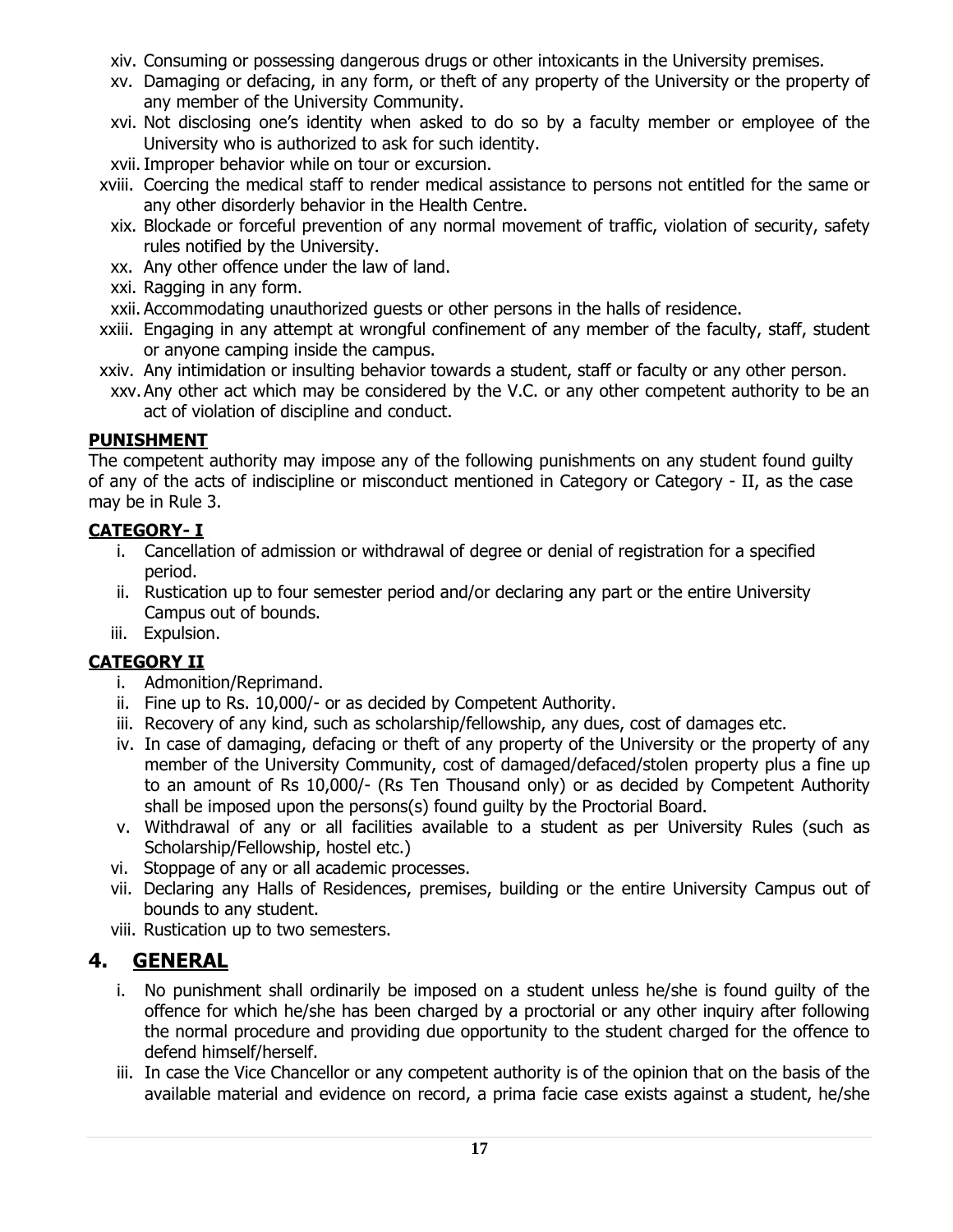may order suspension of the student including withdrawal of any or all facilities available to bonafide student pending proctorial or any other inquiry.

- iv. Notwithstanding any punishment mentioned in Rule 4, the Vice Chancellor may keeping in view the gravity/nature of misconduct/act of indiscipline, the manner and the circumstances in which the misconduct/indiscipline has been committed, award a punishment in excess of or less than or other than what has been mentioned thereon for reasons to be recorded.
- v. Proctorial Board, SGRRU as the integral part of SGRRU Examinations as the University Flying Squad shallmonitor any type of misconduct or transgression during examinations by students.

# **5. INTERPRETATION**

- 1. In case any dispute arises with regard to the interpretation of any of these Rules, the matter shall be referred to the Competent Authority, whose decision thereon shall be final.
- 2. However, for the clarity and decisive conclusion of any incident pertaining to the discipline of students, the rules and time to time amendments from UGC, NMC, MCI, NCTE, ICAR and related Govt. bodies shall be taken into consideration and reference.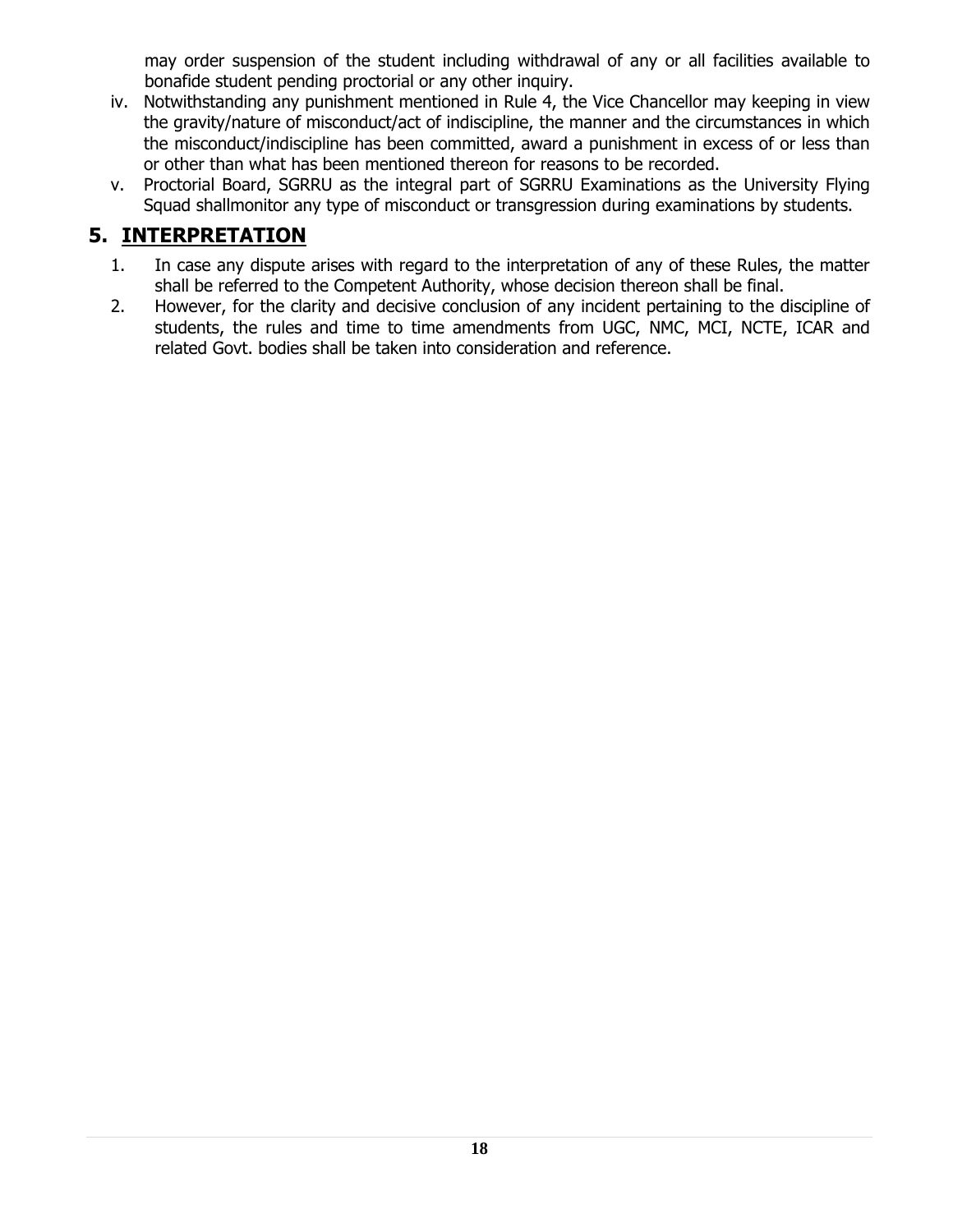### **ANNEXURE- I**

### **HOSTEL REGISTRATION FORM**

### **DATE**

#### **ROOM NUMBER**

**PHOTO of Student/Parents/Local Guardian**

| <b>NAMF</b>                     |   |
|---------------------------------|---|
| <b>COURSE</b>                   |   |
| <b>YEAR</b>                     |   |
| PERMANENT RES.ADDRESS           |   |
| DATE OFBIRTH                    |   |
| <b>BLOOD GROUP</b>              |   |
| ANY DISEASE, YES/NO             | ٠ |
| IF YES DETAILS                  |   |
| <b>CONTACTNUMBER</b>            |   |
| <b>SELF</b>                     |   |
| <b>PARENT</b>                   |   |
| STUDENT'SE-MAIL                 | ٠ |
| <b>PARENT 'SE-MAIL</b>          |   |
| HOSTEL FEE RECEIPT NO. & AMOUNT |   |
| MESS FEE RECEIPT NO. & AMOUNT   |   |
| LOCAL GUARDIAN NAME & ADDRESS   |   |
| <b>CONTACTNUMBER</b>            |   |

I , the undersigned hereby declare that I have read the Hostel Policy of Shri Guru Ram Rai University and I have been also informed about the Anti-Ragging Policy and Prohibitions in the Hostel Premises. I promise to abide by the Rules and Regulations of this organization, amended and enforced from time to time and I am aware that the Hostel/University administration has right to terminate my accommodation in the hostel in case I am found not abiding by the Hostel Policy, involved in Ragging or indulging in any other undesirable act.

### **Signatureof Student**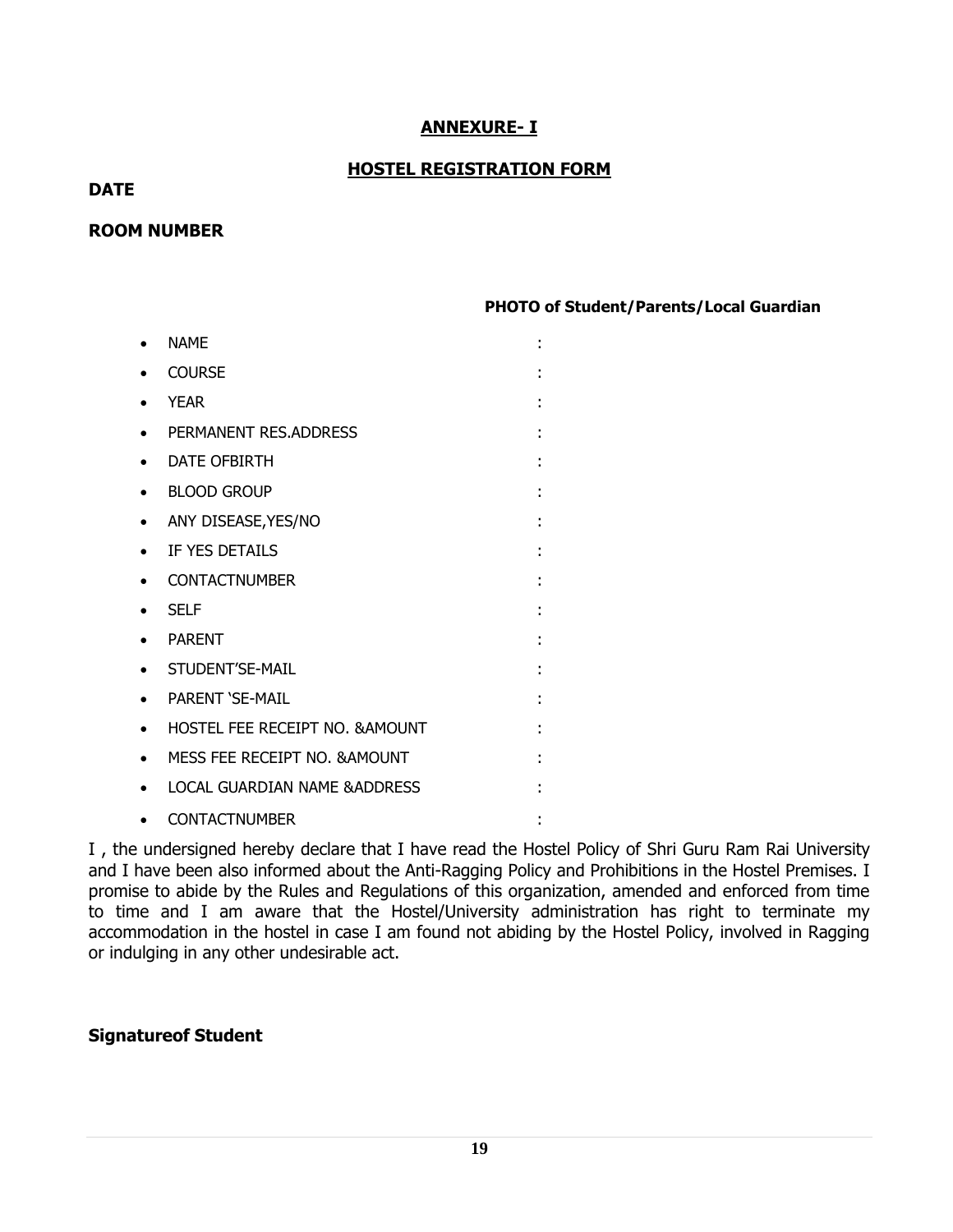### **ANTI-RAGGING UNDERTAKING BY STUDENT**

I, the undersigned, Mr./Miss.\_\_\_\_\_\_\_\_\_\_\_\_\_\_\_\_\_\_\_\_\_\_\_\_\_\_\_\_\_\_\_\_ama student of Shri Guru Ram RaiUniversity, Course\_\_\_\_\_\_\_\_\_\_\_\_Year\_\_\_\_\_\_\_\_\_\_\_\_hereby understand and agree that Ragging by any form is banned by the Court of Law and I am very well aware of the actions may be taken against me in case I am found guilty of being involved in any activity that is described as the part of ragging. I am also aware that I may be handed over to the Police if found involved in any form of ragging. I, hereby say that I shall not take part in any form of ragging and I shall accept decision taken by Institute's Authorities in this regards, if found involved and I shall abide by prescribed rules and regulations for the purpose amended and enforced by the Institute from time to time. Sign.ofStudent:\_\_\_\_\_\_\_\_\_\_\_\_\_\_\_\_\_\_\_\_\_\_CompleteName: \_\_\_\_\_\_\_\_\_\_\_\_\_\_\_\_\_\_\_\_\_\_\_\_ Date and Time: .

**--------------------------------------------------------------------------------------------------------- --------------------**

#### **ANTI-RAGGING UNDERTAKING BY PARENT**

| I,                           | the                                                                                                          |  |                |                                   |                                                                     | undersigned, |
|------------------------------|--------------------------------------------------------------------------------------------------------------|--|----------------|-----------------------------------|---------------------------------------------------------------------|--------------|
| Mr./Mrs.                     |                                                                                                              |  |                | Father/Mother/GuardianofMr./Miss. |                                                                     |              |
|                              |                                                                                                              |  |                |                                   | a student of Shri Guru Ram Rai University hereby declare that___ my |              |
| son                          | daughter                                                                                                     |  |                | ward studying in                  |                                                                     | your         |
| Universityin                 |                                                                                                              |  |                |                                   |                                                                     |              |
|                              | in ragging in any form and other indiscipline act in the premises of Hostel and University as well. I add    |  |                |                                   |                                                                     |              |
|                              | that he/she will strictly abide by all the rules and regulations of Hostel/University. I also undertake that |  |                |                                   |                                                                     |              |
|                              | my ward is not suffering from any disease/illness or any psychological/psychiatric disorder, I am bound      |  |                |                                   |                                                                     |              |
|                              | to inform for any such physical and mental medical condition to the Authority well in time during the        |  |                |                                   |                                                                     |              |
|                              | course of studies of my ward. I shall fully accept all the action taken against him in case he is found      |  |                |                                   |                                                                     |              |
| involved in such activities. |                                                                                                              |  |                |                                   |                                                                     |              |
| Sign. Of Parent:             |                                                                                                              |  | Complete Name: |                                   |                                                                     |              |
| Relation with Student:       |                                                                                                              |  |                | Date and Time:                    |                                                                     |              |
| Contact Detail:              |                                                                                                              |  |                |                                   |                                                                     |              |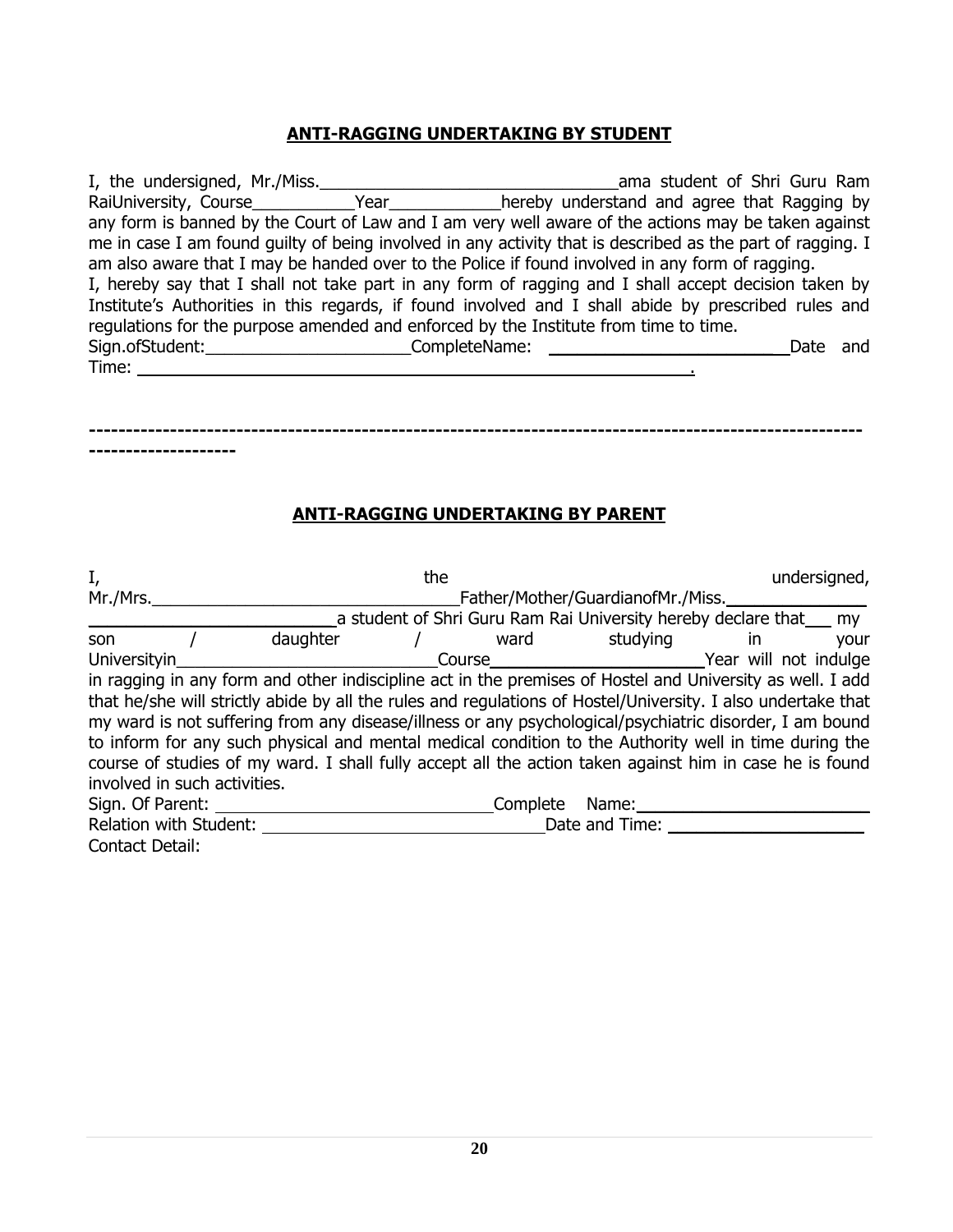# **UNDERTAKING OF THE PARENT/GUARDIAN**

| I, Mr./Mrs. |                | , parent/guardian of Mr./Ms. |
|-------------|----------------|------------------------------|
| age         | years, address |                              |
|             |                |                              |

Mr./Ms. \_\_\_\_\_\_\_\_\_\_\_\_\_\_\_\_\_\_\_\_\_\_\_\_\_\_\_\_\_\_\_\_\_\_\_\_\_\_\_\_\_\_\_\_\_ studying \_\_\_\_\_\_\_\_\_\_\_\_\_\_\_\_\_\_\_\_\_\_\_ in Shri Guru Ram Rai University, Dehradun, and staying in hostel hereby authorize the University to allow my ward to go anywhere of his/her choice of place with proper prior intimation in writing to the authorities concerned while studying at the University. I undertake full responsibility for all his/her actions whilst he/she goes out of the Hostel / University Campus any time with or without permission of the hostel authorities in writing.

#### **Signature of the Parent/Guardian**

Date:

Place: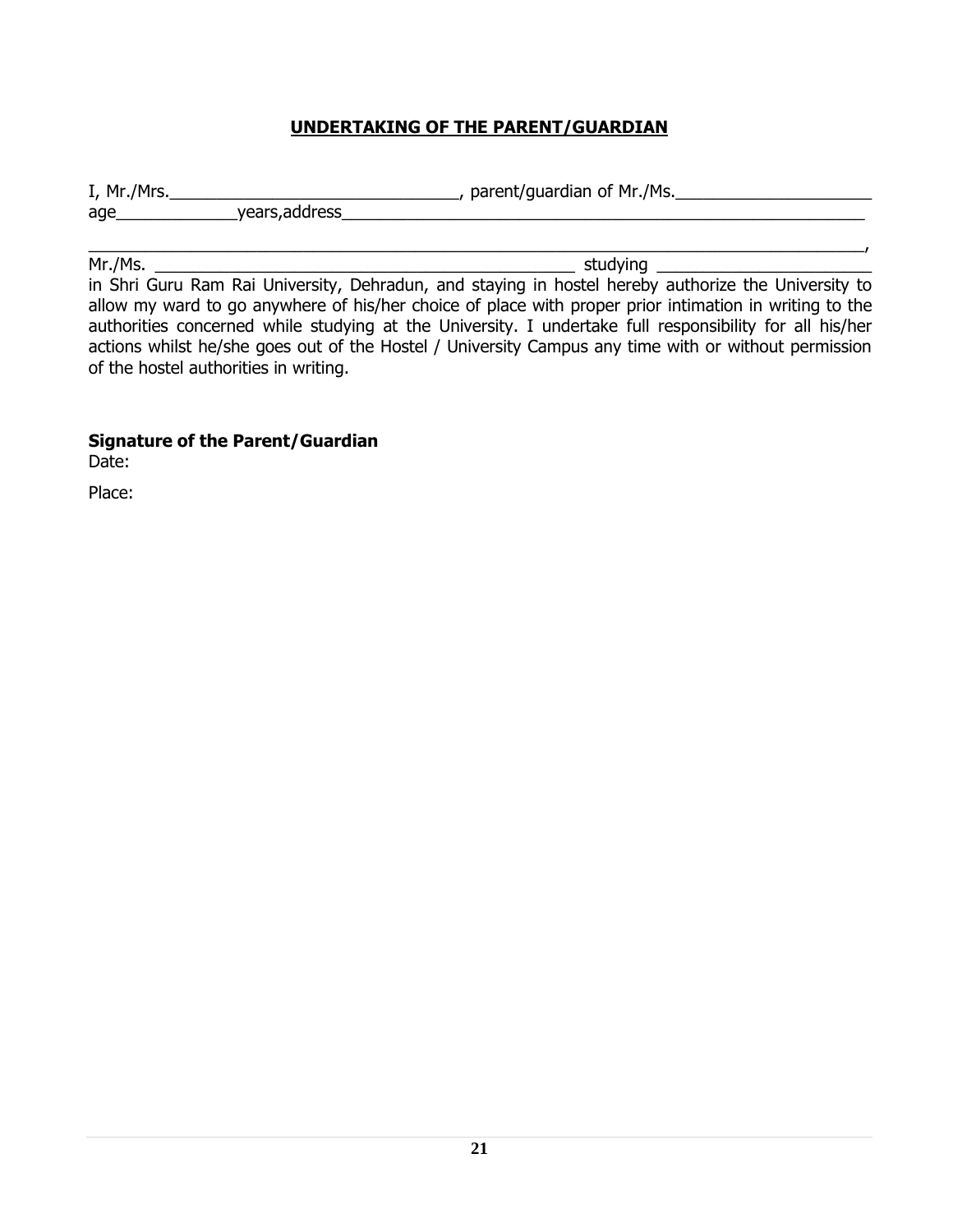### **PERSONAL SECURITY BOND BY A STUDENT ALONGWITH THE PARENT/ GUARDIAN**

| ourselves jointly and severally to the Shri Guru Ram Rai University, Dehradun, for the prudent behavior |                                      |
|---------------------------------------------------------------------------------------------------------|--------------------------------------|
|                                                                                                         | (Students) during his/her studies in |
| Shri Guru Ram Rai University, Dehradun.                                                                 |                                      |
| AND WHEREAS the said Mr./Ms.                                                                            | (Student) has                        |
| been called upon to furnish personal security bond to Shri Guru Ram Rai University, Dehradun            |                                      |
| indemnifying the University against all loss and/or damage to the property, of the Shri Guru Ram Rai    |                                      |
| University, that might be caused by reason of any misbehavior and/or malpractice of                     |                                      |
|                                                                                                         |                                      |
| a prudent student.                                                                                      |                                      |
| AND WHEREAS the said Shri Guru Ram Rai University, Dehradun as called upon the said                     |                                      |
|                                                                                                         |                                      |
|                                                                                                         |                                      |
| two sureties to that effect.                                                                            |                                      |
| The student and the parent hereby undertake to indemnify and keep the Shri Guru Ram Rai University      |                                      |
| indemnified from all and every such loss and/or damage caused to the property of the University from    |                                      |
| any act of the said student in the course of his/her studies within 15 days of notice of such damage or |                                      |
| loss caused and the University shall be at liberty to recover the loss along with 36 % interest per     |                                      |
| annum if such damage or loss caused is not made good within 15 days thereof.                            |                                      |
| PROVIDED ALWAYS that this bond shall cease soon after the completion of the studies of the student      |                                      |
| Mr./Ms.                                                                                                 |                                      |
| University, Dehradun.                                                                                   |                                      |
| IN WITNESS to the above written bond and to all terms and conditions herein before contained the        |                                      |
|                                                                                                         |                                      |
| and year).                                                                                              |                                      |
|                                                                                                         |                                      |

Signature of the Student Signature of the Parent/Guardian SURETIES We the sureties undertake to make good the loss caused to the University by the above student, if they fail to make good the loss caused in time.

 $1)$  Name :

Designation / Profession :Address:

2) Name :

Designation / Profession :Address: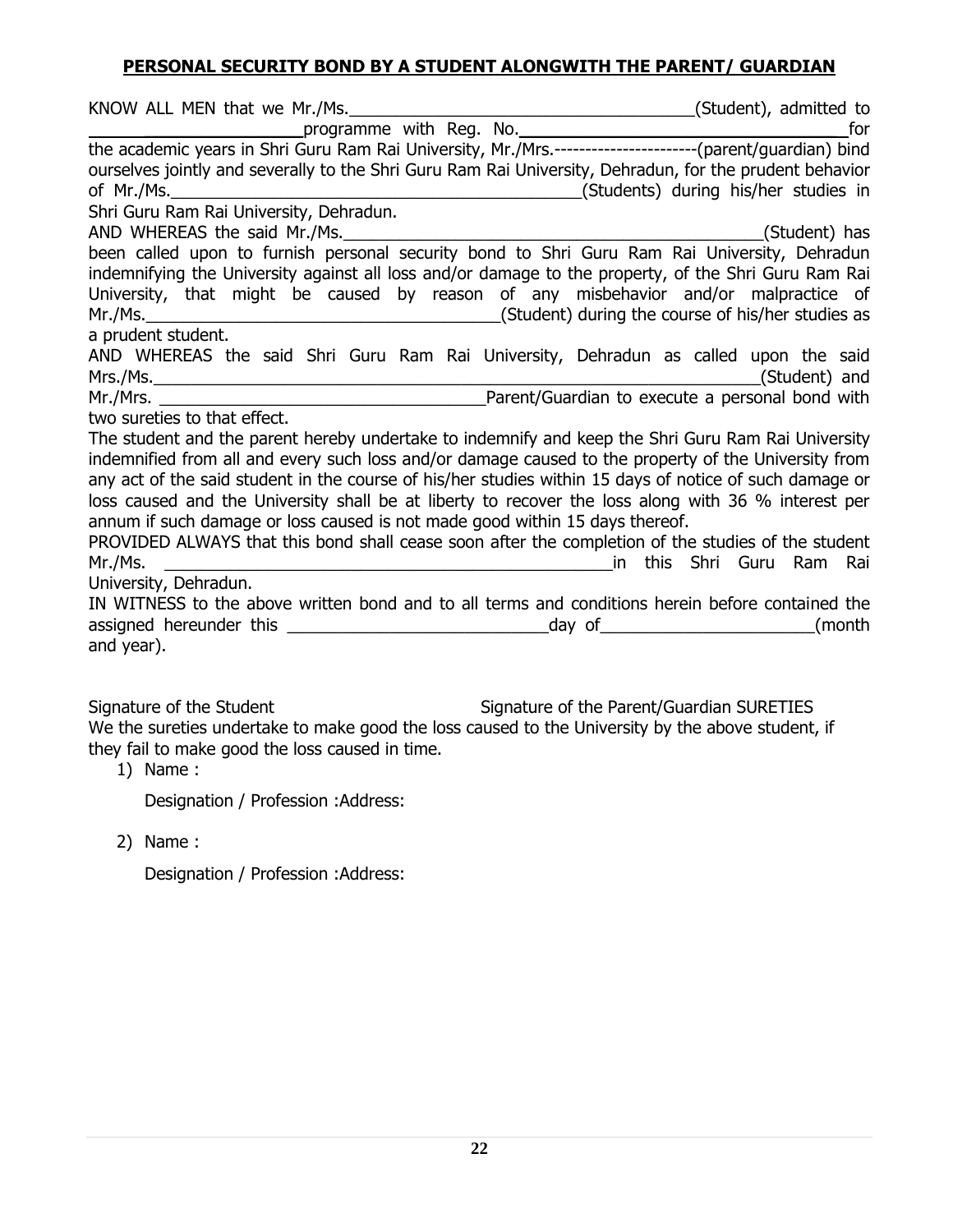# **ANNEXURE II**

### **HOSTEL RULES**

These rules are applicable to both Boys & Girls Hostels.

### **I. Admissions**

- 1. The allotment of rooms will be made by the Warden based on the application submitted by the candidate.
- 2. Admission and continued stay in the hostel depend upon the academic performance, good behavior and conduct of the student.
- 3. The student should stay in the allotted room for one complete semester/year. Change of rooms in mid-semester is not possible.
- 4. The hostellers with chronic medical problems will be asked to proceed on leave immediately as personal medical care by parent / guardian will be necessary.
- 5. If a student is expelled from the University for any Reason he/she should immediately vacate the hostel on the day of expulsion from the University. His / her continuance in the hostel will be treated as unauthorized occupation.
- 6. The hostellers themselves are **personally responsible to safeguard their belongings**. They are not to keep large amounts of cash or valuables like gold, costly wristwatch etc., in their rooms. They should also take care of their purse, calculators, cell phones, computers and books. In case of theft or loss of any items it should be reported to authorities. The hostellers are advised to keep their rooms, boxes, suitcases, cupboards, etc., securely locked with good quality locks.
- 7. Continuation of stay of a student in the hostel is subject to the discretion of the administration.

# **II. Hostel Rules &Regulations**

1. All movements from and to the hostels should be recorded in the movement register kept with the security guard at the entrance of the hostel and should be properly signed. **Hostel ID (Girls hostel)**: Student should contact the hostel office regarding the hostel ID. In case of lost ID cards, the student should register her case at the office of the Students Welfare and then the duplicatecardwillbeissuedafterpaymentof Rs.200/-or as amended time to time by the SGRRU Administration. Parents should not encourage students to go to picnics/tours outside Dehradun.

### **Attendance:**

- i. The evening attendance timing is 7.00 pm to 8.00 pm for Girls hostel.
- ii. In the case of Boys hostel all hostellers have to be present in their respective rooms and keep open the rooms between 9:30 pm &10:00 pm every day to enable the Wardens to take the attendance.
- 2. The hostellers will be permitted to change their rooms only after Warden's approval.
- 3. The hostel rooms are subject to inspection by the University / Hostel authorities to make sure that they are kept neat and tidy and no unauthorized items like liquor, drugs, lethal weapons etc., are kept in the room. Possession of any lethal weapons or any instrument / contrivance, which is likely to cause physical harm to others, is strictly prohibited.
- 4. Perfect silence is to be maintained in the hostel premises including rooms, bathrooms, dining halls, corridors, common areas etc., every student of the hostel should have the civic responsibility that he or she should not be a cause inconvenience, annoyance or disturbance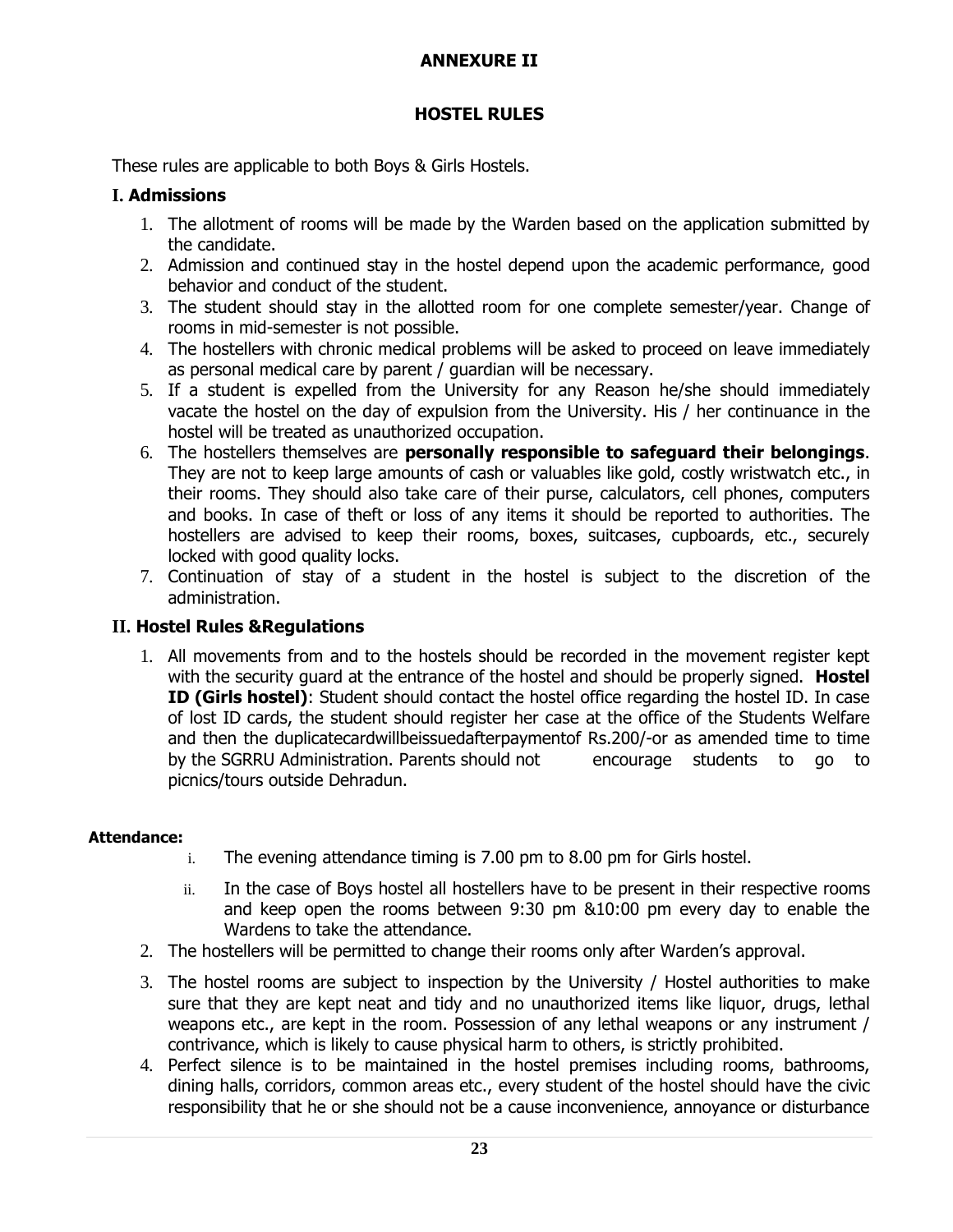toothers.

- 5. The hostellers should not enter into any unnecessary conversation, quarrel or altercation with the hostel staff. If anyone has any complaint against any employee of the hostel, a written complaint against the person is to be lodged with the Warden. Use of abusive, vulgar and unparliamentarily language against the hostel/mess staff is strictly forbidden. Any complaint received from staff/faculty towards students will attract serious action.
- 6. If any hosteller is found indulging in any form of instigation / intimidation / threat to any other hostellers he / she will be asked to vacate the hostel forthwith. In this regard, the decision of the Warden is final and binding on the individual sconcerned.
- 7. Smoking is prohibited in the hostel buildings. Gambling in any form such as playing cards (even without money at stake), consumption of alcohol, use of drugs and narcotics and even possession of such things are prohibited. Anyone found indulging in the use of such things will not only be asked to vacate the hostel but also be rusticated from the University.
- 8. Day scholars are not allowed in the hostel. Hostellers should not encourage entry of day scholars.
- 9. Motor-bike cars are prohibited for the hostellers.
- 10. Celebrating birthday parties inside the hostel rooms is strictly prohibited.
- 11. Collection of donation for any purpose (Religious/ otherwise) is also strictly prohibited.
- 12. Students are not allowed to use roller skates and other outdoor games inside the hostel to prevent breakages and accidents. Sliding along the hand rails/rest of stairs and fast running/ climbing down should be totally avoided to prevent accidents.
- 13. When leaving the rooms for attending classes or for vacation, etc., fans, electrical gadgets, lights etc., should be switched off. Glass windows are to be closed securely.
- 14. Students absenting themselves from regular classes will have to take the permission of the Warden.
- 15. Hostellers coming to the Hostel after the gate closing hours without prior permission or without valid reason would be fined. Regular late comers will not be allowed to stay in the hostel.
- 16. Clock alarms should be switched off, when not inuse.
- 17. Water should be carefully used and notwasted.
- 18. Wrong entry, improper / lack of entry in exit register, signing on behalf of another person, tampering with the entries, proxy attendance and misguidance of any nature are punishable. In case of any quarrel between or among roommates it should be reported to the Warden for appropriate action.
- 19. Absentees / Latecomers (without prior permission from the Warden) will be suitably punished.
- 20. Students coming late / or absent regularly will be expelled from the Hostel. Such students shall not be readmitted under any circumstances.
- 21. At the time of starting of the semester, no student should lock any room other than the officially allotted room. If the allotted room is a shared accommodation the student should inform the other student in the room or Warden whenever they are going out of the hostel. Students leaving the hostel after the semester or discontinuing their stay should never lock their rooms and cupboards.
- 22. Students are not allowed to keep any power driven two wheeler vehicles in the hostel.
- 23. The hostellers are not allowed to keep air coolers, musical instruments, cassette record players, and computers, TV, electric irons or any electrical equipment without written permission of the Warden. Unauthorized possession will lead to confiscation of the goods.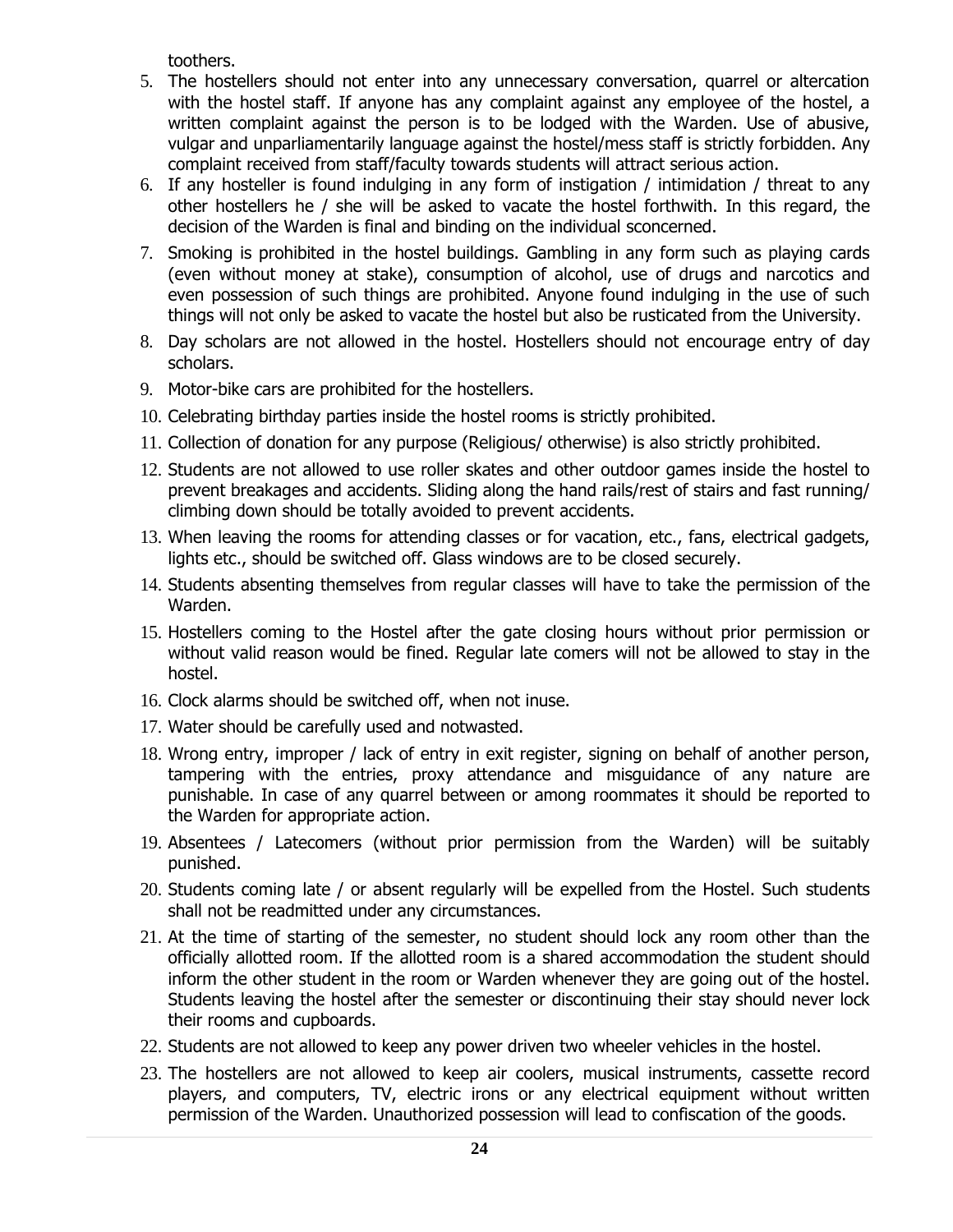### **24. Use ofComputers:**

- Installation of computer systems in the hostel rooms should be done only after getting written permission from the Warden.
- ii. The usage of computer is for academic purpose only.
- iii. The University / Hostel authorities will conduct surprise checks periodically and if anyone is found violating the above rule, disciplinary action will be taken against him/her.
- 25. **Use of cell phones:** Ordinary cell phone could be used by the student but not inside the class rooms, examination halls, Laboratory, Library, offices and during silence hour in the hostel.
- 26. Students should visit the hostel office only during visiting hours. Students should read the circulars put up at all blocks and be updated with the functioning of the hostel.
- 27. Students are instructed to attend the General meetings of the hostel. It is mandatory for Members of the Students council who are hostellers and Mess committee members, if any.
- 28. Violation of any of these rules would result in punitive action and serious violations would be referred to the "**Hostel Disciplinary Committee**". The decision of the committee would however be final.

### **IV. Guests**

Guests are not permitted to stay in any of the hostels. If the parents wish to stay, then the student / parent may approach the Warden for getting accommodation in the Guest House, subject to availability of room in the Guest House will be provided on a nominal rent. Parents/ Guardian visiting the student should remain in the visiting room of the hostel. Entry into the hostel blocks is not permitted.

### **V. Mess Timings and Rules**

- 1. All the students of the hostel should take their food in the allotted mess only.
- 2. The meal timings are displayed at the entrance of the dining hall. These timings are to be strictly adhered to. It is not obligatory on the part of the kitchen/dining hall staff to serve the meals outside the prescribed timings.
- 3. The identity card is to be produced at the dining hall, at the time of breakfast, lunch, tea and dinner, failing which service in the dining hall is liable to be refused, for want of identification.
- 4. Dining hall furniture like chairs, tables, etc., and utensils like tumblers, plates, spoons etc., are not to be taken out of the dining hall. If anyone is found taking these dining hall properties out, he/she will be suitably penalized.
- 5. The hostel kitchen is strictly "Out of Bounds" for the students/parents/guardians.
- 6. Sick person will be served mess food in the room, only if the student registers their name with the Warden.
- 7. The hostellers shall not waste food, electricity & water. Wastage of food is a national loss. If anyone is found indulging in such wastage, he/she will be asked to vacate the hostel, since wastage causes unnecessary and unavoidable expenditure to others.

# **VI. Damages and Recovery**

- 1. Rough handling of dining hall furniture, room furniture or any furniture / property or fittings of the hostel is strictly forbidden.
- 2. The cost of damages will be recovered in the following manner:
	- i. If any individual or group is identified to have caused the damage, double the cost will be recovered from him/her/group.
	- $ii.$  If damage is done in anyone of the rooms and the person(s) is / are not identified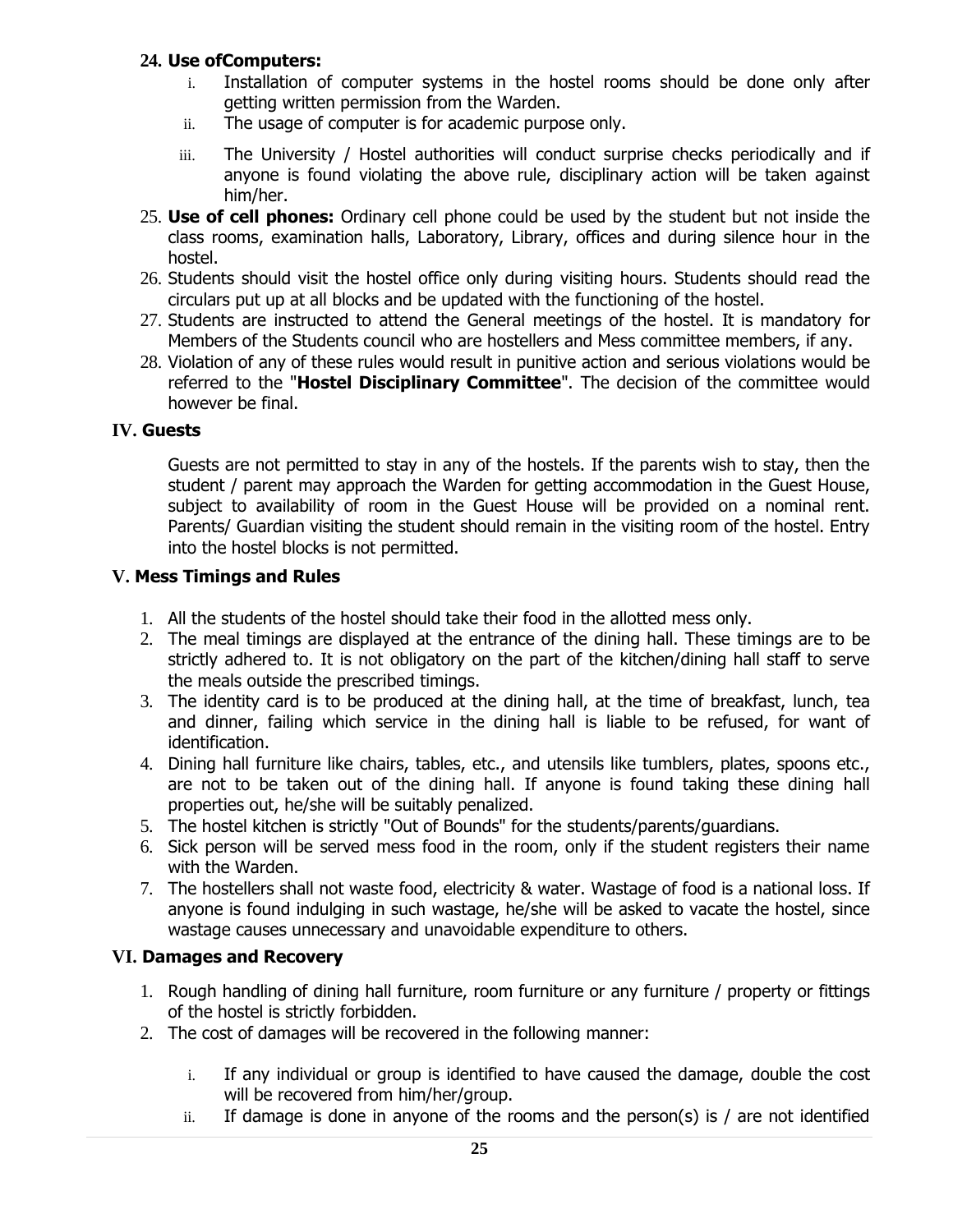than double the cost will be recovered from the room-mates collectively.

iii. If a damage is done outside the rooms i.e., in common places like corridors, bathrooms, recreation halls, mess etc., and the person(s) is/ are not identified, then double the cost will be recovered, floor wise or block wise or on the whole, as the case may be. Repetition of damage to the hostel property will result in expulsion from the hostel.

# **VII. Arrangements at the time of Vacation**

- 1. All hostel students (Boys & Girls) will vacate their rooms before proceeding on summer vacation.
- 2. A separate cloak room will be made available to keep their belongings while proceeding on vacation. Personal belongings should be placed inside locked suitcases, trunks/boxes and should bear complete details. The items kept inside the room are to be entered in the note book kept by the in-charge of the cloakroom.
- 3. Students who have kept their belongings in the cloak room should positively report on or one day before the reopening day and move to their respective rooms. Students who come late will not be entertained for any loss of property and will be penalized.
- 4. In case of final year girl student's parent's approval is necessary [Fax format as given below] before vacating the hostel. In case students who vacate in-between the semester, permission from Dean/Principal of concerned School and parent's approval is mandatory.
- 5. Students who have vacated should not enter the hostel without prior permission from hostel authorities.
- 6. Old Students/Project Review students should seek permission to stay in hostel only after informing their Dean/Principal/Warden. The approval will be made to the student who can pay the required rent at the Finance Office and come to the hostel. They should stay only in the rooms provided to them and follow the rules of the hostel during their stay.

### **VIII. HealthCare**

- 1. Doctor on call is available in the campus.
- 2. Any hosteller, who is not well, should report to the Warden / Doctor on call for appropriate advice.
- 3. If the sick person requires medical care by SMI hospital at any time, a form meant for the same should be filled along with the signature of the patient if possible or by the accompanying person and submitted to Warden/ Superintendent/ Additional Superintendent for arranging the ambulance.
- 4. A sick student should invariably be accompanied by a nurse, while going to SMI hospital.
- 5. If the situation warrants, admission to an SMI hospital as inpatient, the same is to be reported to the Warden immediately.
- 6. If any sick hosteller requires special diet, the individual should inform the mess supervisor through the warden concerned for making suitable provisions.

# **IX. Other Facilities**

- 1. English newspapers and magazines are provided in each hostel. Hostellers are instructed to make best use of them. Magazines could be borrowed against the identity cards for limited period so as to enable widecirculation.
- 2. Common TV viewing rooms are provided and they are open up to 8:55 pm. (10 pm on Saturday) so as to allow the hostellers to get back to their hostel room before the silencehour starts. The above TV timings would be very strictly observed without exception what so ever. However, during study holidays and exam period TVs shall not be operated.

# **X. Payment of Hostel Dues**

**1. Caution Deposit**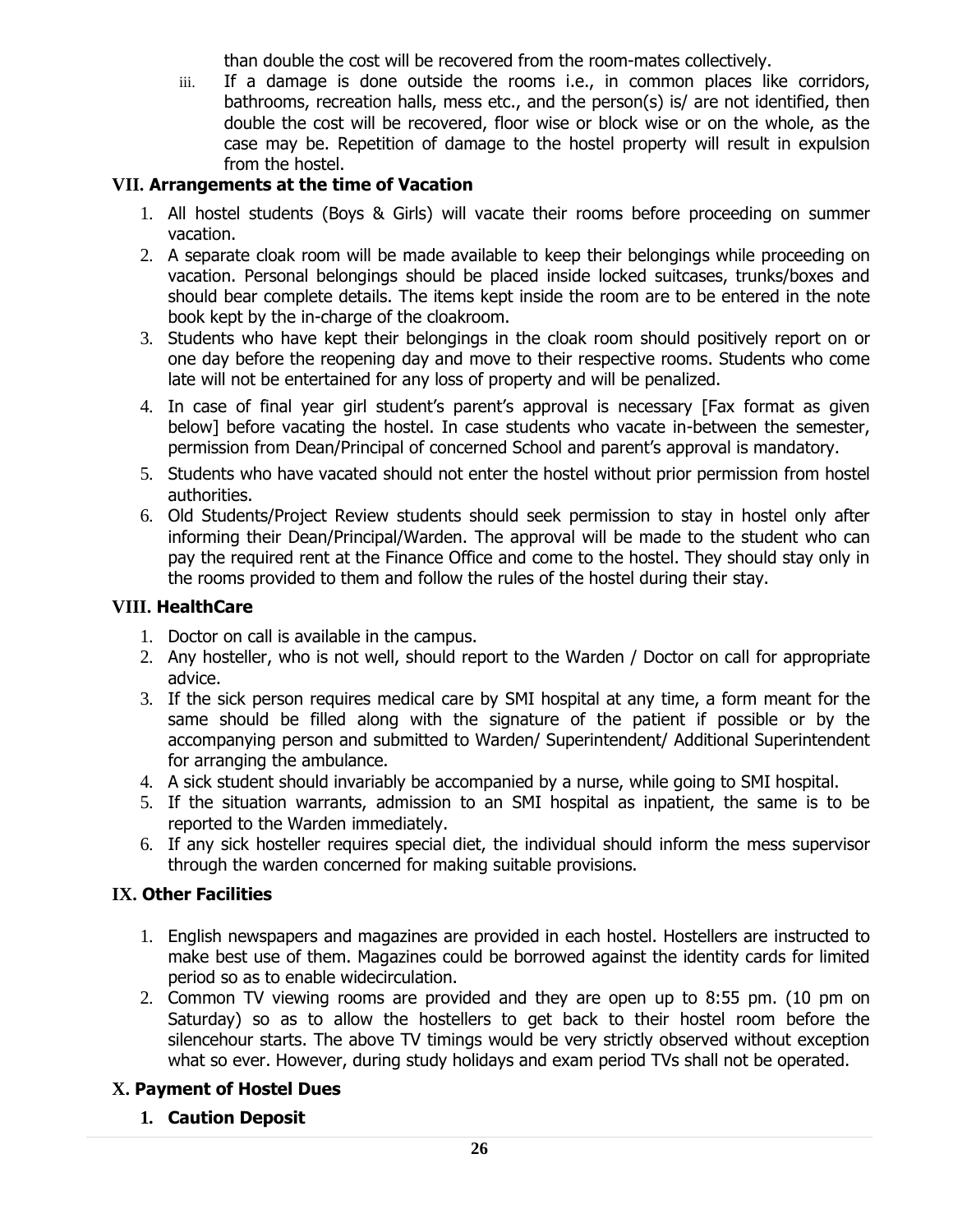A sum fixed by the SGRR University management will have to be paid towards Caution Deposit, which will be refunded, when the student vacates the hostel after deducting the dues, if any.

### **2. Establishment Charges**

- a. The Establishment charges will have to be paid for each semester or each year as decided by the SGRR University management.
- b. The amount once collected is not refundable on any account.

### **3. Mess Bills**

- b. The mess charges are payable on semester/yearly basis.
- c. Mess charges can be paid by Bank Drafts, drawn in favor of "SGRR University" payable at Dehradun.

### **4. Rebate on Mess Bills**

Those who are absent from the hostel, for a period not less than seven continuous days alone are eligible for rebate, provided the boarder produces a written authority from the respective Dean/Principal/Warden before proceeding on the assignment which necessitates the absence from the campus and the reduction is calculated using the formula (N-3) [(no. of days leave taken  $-3$ )  $*$  rate per day]. However, Separate rulings can also be framed by the Medical College with regards to Hostel and mess management.

### **XI. Ragging**

Ragging in any form (making unpleasant noise, disorderly conduct, doing any act which causes or likely to cause physical or psychological harm or raise apprehension or fear of shame or an embarrassment to the new student, which include teasing, abusing, playing practical jokes on or causing hurt to such students or asking the new student to do any act or to perform such things which such student will not in the ordinary course willingly do) is strictly forbidden.

If anyone is found guilty of ragging he/ she will be expelled and also liable for prosecution under the Prohibition of Ragging Act, 1997 which will result in a minimum punishment with imprisonment for a term which may extend to two years and shall also be liable to a fine of Rs.10,000/- or as decided by the judicial procedure of Indian courts.

# **XII. Special rules for Foreign Students**

All the rules and regulations given above are applicable to the Foreign Students as well. In addition, the following special rules are meant exclusively for foreign students.

- 1. If any student wants to leave the country on vacation or for any other purpose, the individual will submit a written application at least 15 days prior to the date of departure to the Dean/Principal/Registrar to enable the office to obtain all the required clearances from the authorities concerned.
- 2. The application should have details such as(i) purpose, (ii) duration of stay outside India, (iii) full contact address with phone number.
- 3. No student shall leave the town without the written consent as indicated above. Failure will be treated as serious violation of rules and the appropriate authorities will be informed for pursuing further action.

# **XIII. Payment Policies**

- 1. All Payments related to the University should be paid in the form of Demand Draft/SGRRU website online mode only.
- 2. Refund of the University Caution Deposit will be made Six months after distribution of Degree.
- 3. Refund of Hostel Caution Deposit will be made three month after vacating the Hostel Room.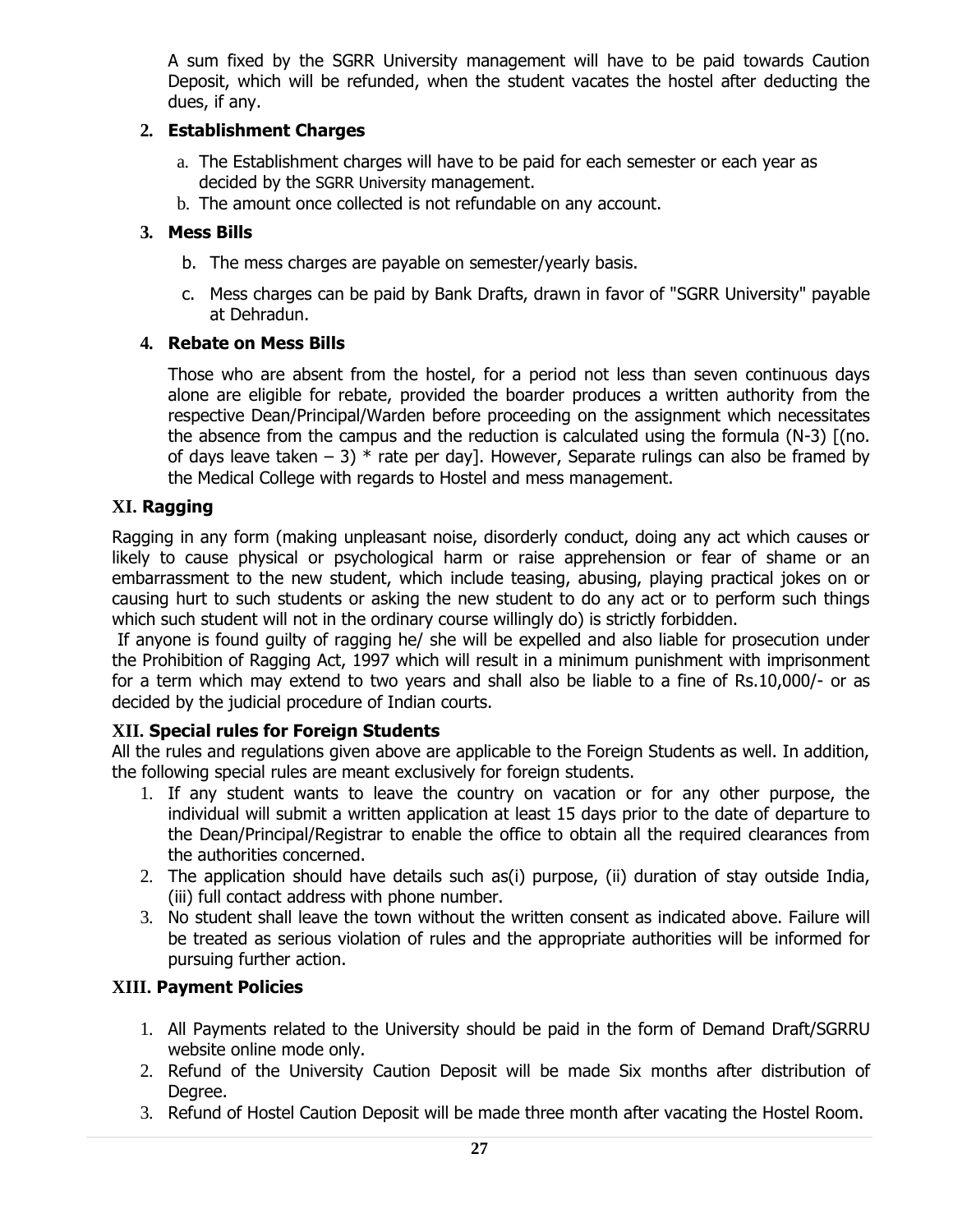4. Before vacating the Hostel, the students are required to inform the Hostel/Mess authorities well in advance in writing to avoid Excess Mess Billings.

### **XVI.Students Leave Permission Letter (To be filled in by Parents)**

| $\mathbf{1}$   | Student's Name                               |  |
|----------------|----------------------------------------------|--|
| $\overline{2}$ | Student's Reg. No.                           |  |
| 3              | Hostel Block Name                            |  |
| 4              | Hostel Room No.                              |  |
| 5              | Date & Time of Departure                     |  |
|                | Date & Time of Arrival                       |  |
| 6              | (only in case of Term End Vacation<br>leave) |  |
| $\overline{7}$ | Destination City                             |  |
| 8              | Parents Name                                 |  |
| 9              | Mobile Number or Landline Number             |  |
| 10             | Purpose of leave                             |  |

| $\vert$ <i>Date :</i> |                                |
|-----------------------|--------------------------------|
|                       | <b>Signature of the Parent</b> |

#### **Note :**

- 1) This form should be sent at least 72 hours (3 days) before the departure time mentioned above. Otherwise, outing permission will not be granted.
- 2) For student's safety, students are discouraged to travel in odd hours. So they will not be allowed to leave the hostel or arrive at the hostel between 8.30 pm and7.00 am